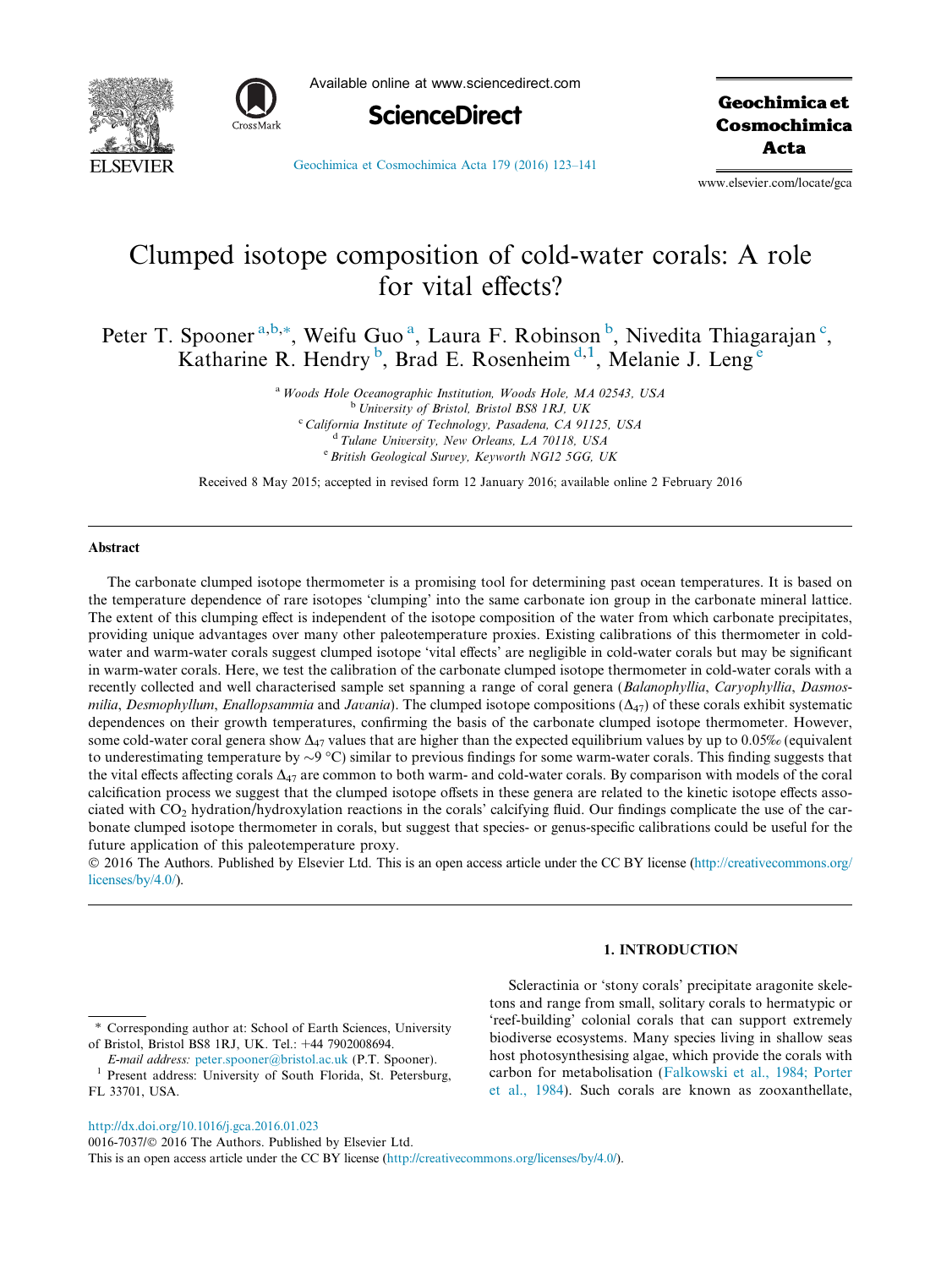whereas corals that lack algal symbionts are known as azooxanthellate. Around 90% of azooxanthellate scleractinian corals live in cold/dark water and as such are often referred to as cold-water or deep-water corals [\(Roberts](#page-17-0) [et al., 2009\)](#page-17-0). The term 'cold-water coral' is also used to refer to animals from two further orders (Gorgonacea and Anthoathecata) that can have differing skeletal mineralogy. In this study we use the term 'cold-water coral' to refer specifically to azooxanthellate scleractinian corals ([Roberts et al., 2006; Roberts and Cairns, 2014\)](#page-17-0).

Cold-water corals are found in all major ocean basins at depths from the surface to deeper than 4000 m ([Stanley](#page-17-0) [and Cairns, 1988; Roberts et al., 2006; Cairns, 2007](#page-17-0)). Their skeletons can be collected from the seafloor and precisely dated using uranium-series techniques ([Cheng et al., 2000\)](#page-16-0). As such, they are a promising target as an archive of past ocean dynamics and properties, particularly for regions lacking sediment-core climate records ([Robinson et al., 2014\)](#page-17-0).

Given the important role of temperature in governing seawater density, circulation and heat transport, numerous geochemical proxy-methods have been developed and applied to reconstruct past ocean temperature (eg. [McCrea, 1950; Alibert and McCulloch, 1997; Barker](#page-17-0) [et al., 2005; Rueggeberg et al., 2008; Thiagarajan et al.,](#page-17-0) [2014\)](#page-17-0). However, many paleotemperature proxies used successfully in other archives (eg.  $\delta^{18}$ O and Mg/Ca in foraminiferal tests) cannot be straightforwardly applied in cold-water corals (eg. [Smith et al., 2000; Adkins et al.,](#page-17-0) [2003; Gagnon et al., 2007; Case et al., 2010\)](#page-17-0). This complication is due to the presence of 'vital effects', i.e. biological processes that cause deviations of coral geochemical compositions from thermodynamic equilibrium values. For example, the stable isotope compositions ( $\delta^{18}$ O and  $\delta^{13}$ C) of cold-water coral skeletons are known to be depleted relative to the expected carbonate-seawater equilibrium values by up to 6–12‰ [\(Adkins et al., 2003; Lopez Correa et al.,](#page-16-0) [2010; Lutringer et al., 2005; Mortensen and Rapp, 1998;](#page-16-0) [Smith et al., 2000; Spiro et al., 2000; Rollion-Bard et al.,](#page-16-0) [2003, 2010; Marali et al., 2013](#page-16-0)). The magnitude of these stable isotope vital effects varies even within a coral skeleton and is thought to be related to kinetic and/or pH-driven processes during coral calcification (eg. [McConnaughey, 1989; Adkins et al., 2003](#page-17-0)). A proxy that is neither affected by biological mediation nor requires knowledge of the seawater isotopic composition would be a valuable tool for the paleoceanographic community.

A promising paleotemperature proxy in this regard is the clumped isotope composition of coral skeletal carbonate ([Ghosh et al., 2006; Thiagarajan et al., 2011; Saenger](#page-16-0) [et al., 2012](#page-16-0)). It is based on the homogeneous isotope equilibrium within the carbonate lattice, and thus can constrain carbonate formation temperature without knowledge of the isotopic composition of the water from which the carbonate grew. An example of such an isotope equilibrium is:

 $Ca^{13}C^{16}O_3 + Ca^{12}C^{18}O^{16}O_2 \Longleftrightarrow Ca^{13}C^{18}O^{16}O_2 + Ca^{12}C^{16}O_3$ 

Under thermodynamic equilibrium,  $^{13}$ C and  $^{18}$ O in the carbonate lattice have a tendency to clump into the same carbonate ion group, leading to a relative enrichment in the abundance of the  ${}^{13}C^{18}O_2^{16}O_2^{2-}$  isotopologue over that

which would be expected if all isotopes were randomly distributed. The magnitude of this enrichment varies as a function of the carbonate formation temperature and can thus be used as a geothermometer.

In practice this enrichment is quantified by measuring the abundance anomalies of the mass 47 isotopologues (mostly  $^{13}C^{18}O^{16}O$ ) in CO<sub>2</sub> derived from phosphoric acid digestion of carbonates, which is proportional to the enrichment of the  ${}^{13}C^{18}O^{16}O_2^{2-}$  isotopologue in the carbonate mineral ([Ghosh et al., 2006; Guo et al., 2009b](#page-16-0)):

$$
\Delta_{47} = \left[ \left( \frac{R_{47}}{R_{47}^*} - 1 \right) - \left( \frac{R_{46}}{R_{46}^*} - 1 \right) - \left( \frac{R_{45}}{R_{45}^*} - 1 \right) \right] \times 1000,
$$

where  $R_{47}$ ,  $R_{46}$ , and  $R_{45}$  are the measured abundance ratios of masses 47, 46 and 45 relative to mass 44, and the denominator terms  $R^*$  are the expected ratios if all isotopes were randomly distributed (i.e. if the sample had the stochastic distribution of isotopologues based on its measured  $\delta^{18}O$ and  $\delta^{13}$ C values) ([Eiler and Schauble, 2004; Huntington](#page-16-0) [et al., 2009](#page-16-0)).

[Ghosh et al. \(2006\)](#page-16-0) first calibrated the carbonate clumped isotope thermometer by precipitating synthetic calcites in the lab, yielding a temperature relationship of  $\Delta_{47} = 0.0592 \times 10^{6} / T^{2} - 0.02$  (T in kelvin). Subsequently, [Dennis and Schrag \(2010\)](#page-16-0) precipitated calcites and found  $\Delta_{47}$  temperature dependence of  $\Delta_{47} = 0.0337 \times 10^6$  $T^2 + 0.247$ , significantly different from that of [Ghosh](#page-16-0) [et al. \(2006\).](#page-16-0) We refer to these contrasting calibrations as the Ghosh calibration line and the Dennis calibration line throughout this study. The discrepancies between these calibration lines are not resolved by converting the measured  $\Delta_{47}$  values to the absolute reference frame (ARF) ([Dennis](#page-16-0) [et al., 2011](#page-16-0)). Recently [Zaarur et al. \(2013\)](#page-18-0) repeated similar precipitation experiments to [Ghosh et al. \(2006\)](#page-16-0) and found a temperature dependence close to the Ghosh calibration line for calcite and aragonite. In contrast, weaker temperature dependences of the clumped isotope thermometer in aragonite similar to the Dennis calibration line have also since been reported ([Kim et al., 2010; Defliese et al.,](#page-16-0) [2015\)](#page-16-0). The causes of the different calibration slopes – which also exist in the calibration of some biogenic carbonates, e.g. brachiopods [\(Henkes et al., 2013; Came et al., 2014;](#page-16-0) [Petrizzo et al., 2014](#page-16-0)) – are a matter of current debate within the clumped isotope community. It has been postulated that these inter-laboratory differences are related to differences in the analytical protocols in different labs, e.g. the extent of equilibration between the produced  $CO<sub>2</sub>$  and the water associated with the digestion acid ([Came et al., 2014;](#page-16-0) [Defliese et al., 2015](#page-16-0)).

Despite the complications described above, calibrations of the clumped isotope thermometer in many (although not all) biogenic carbonates appear to agree closely with the Ghosh calibration line ([Came et al., 2007; Tripati et al.,](#page-16-0) [2010; Thiagarajan et al., 2011; Zaarur et al., 2011; Eagle](#page-16-0) [et al., 2013\)](#page-16-0). However, with the exception of [Eagle et al.](#page-16-0) [\(2013\),](#page-16-0) these studies used the same analytical methods as [Ghosh et al. \(2006\).](#page-16-0) Confidence in the application of the carbonate clumped isotope thermometer in cold-water corals increased with the finding that the relationship between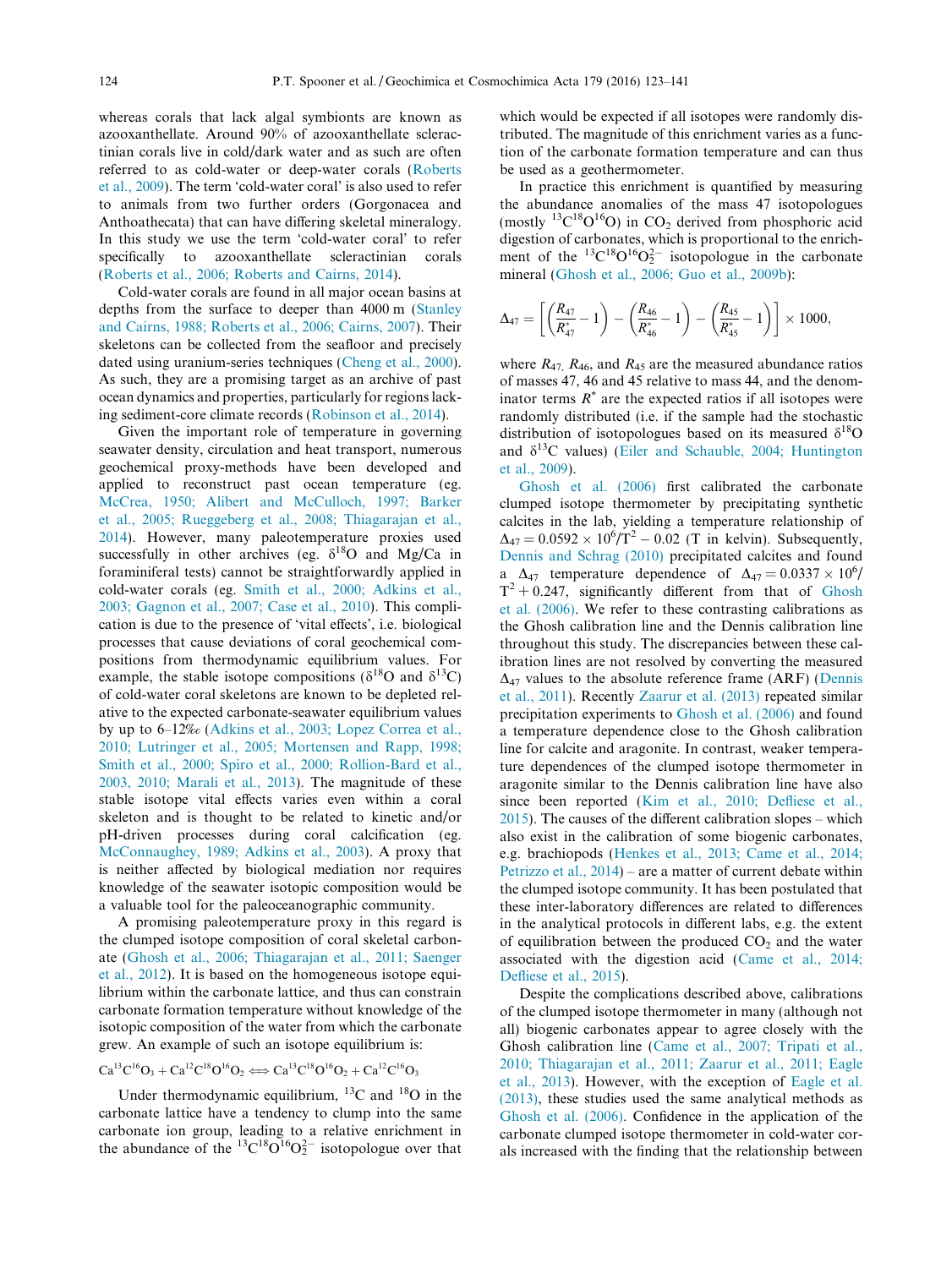their clumped isotope compositions and growth temperature was indistinguishable from the Ghosh calibration line [\(Thiagarajan et al., 2011](#page-17-0)). This result highlighted the possibility that the processes generating large vital effects in coral  $\delta^{18}$ O and  $\delta^{13}$ C did not affect clumped isotope fractionations in cold-water corals. The carbonate clumped isotope thermometer has since then been applied to the cold-water coral Desmophyllum dianthus, to explore past ocean temperatures [\(Thiagarajan et al., 2014\)](#page-17-0). In contrast, the clumped isotope compositions of some warm-water scleractinian corals were shown to be systematically offset from the Ghosh calibration line by  $\sim 0.04\%$  [\(Saenger et al., 2012\)](#page-17-0). Such clumped isotope vital effects in warm-water corals did not seem to be related to the presence or absence of algal symbionts [\(Saenger et al., 2012\)](#page-17-0). In this study we increase the sample density of the calibration of the clumped isotope thermometer in cold-water corals with a new, recently-collected and well- characterised sample set spanning a range of coral genera. We test and correct for inter-laboratory differences in clumped isotope measurements, allowing direct comparison of our results with results from previous studies, and we further evaluate the possible causes of clumped isotope vital effects in scleractinian corals.

# 2. MATERIALS AND METHODS

## 2.1. Coral samples

Corals analysed in this study were either collected during recent cruises to the Atlantic and Southern Oceans [\(Table S1](#page-16-0)), or have been measured before ([Thiagarajan](#page-17-0) [et al., 2011](#page-17-0)). Samples from the tropical Atlantic Ocean were collected during the JC094 cruise (Oct–Nov 2013, [Robinson, 2014](#page-17-0)) by Remote Operated Vehicle (ROV) from the flanks of seamounts or fracture zone escarpments, with the depth of collection ranging from 200 m to 2500 m. These samples were all living immediately prior to collection. Coral samples from the Southern Ocean were collected during three cruises to the Drake Passage (NBP-0805, NBP-1103 and LMG-0605) [\(Burke et al.,](#page-16-0) [2010; Margolin et al., 2014\)](#page-16-0). These samples were collected using dredge or trawl deployments, on the flanks of seamounts, fracture zones and the continental margin between 330 m and 1879 m. The corals were not alive when collected, but were determined to be less than 1000 years old using uranium-series and/or reconnaissance radiocarbon dating ([Burke and Robinson, 2012; Margolin](#page-16-0) [et al., 2014\)](#page-16-0). If necessary, coral samples were bleached and then rinsed with fresh water while on board ship to remove organic tissue and were stored at room temperature.

We analysed a total of six genera of corals from these recent collections, with four of them from the Atlantic Ocean collection: Caryophyllia (solitary); Dasmosmilia (solitary); Enallopsammia (colonial); Javania (solitary), and two from the Southern Ocean collection: Balanophyllia (solitary) and Desmophyllum (solitary) (Tables [1](#page-3-0), [S1\)](#page-16-0). We also analysed new subsamples from five coral specimens previously measured by [Thiagarajan et al. \(2011\)](#page-17-0) (Tables [1](#page-3-0), [S1\)](#page-16-0).

#### 2.2. Seawater properties

#### 2.2.1. Temperature

Temperature estimates at each sample site were derived from at least two (up to three) different sources: (1) annual average temperature data from the Levitus94 ([Levitus and](#page-17-0) [Boyer, 1994](#page-17-0)) database from within  $0.5^{\circ}$  latitude and longitude, and extrapolated to the depth of sample collection; (2) ROV CTD data at the sample collection site (JC094 cruise only, including the maximum and minimum ROV CTD temperature recorded within  $\pm 3$  m depth of the collection site) and (3) rosette CTD data taken near the sample site and extrapolated to the depth of sample collection (in some cases two rosette casts were available from different cruises). For most cases, data from the available sources agreed to within  $\pm 0.4$  °C and we take this to be the uncertainty on our estimates of coral growth temperature [\(Table S1](#page-16-0)). The exceptions were for samples JC094- B0457-Daslm-001 and JC094-B0468-Daslm-001 collected from within the Atlantic thermocline. The rosette CTD measured temperatures were  $1^{\circ}$ C and  $2^{\circ}$ C warmer than those measured using the ROV for the two samples respectively, while the Levitus94 temperatures agreed with the ROV data to within  $0.2 \degree C$ . The differing temperature estimates here are likely due to changes in the thermocline depth with proximity to the seamount and/or diurnal changes. It is also possible that seasonal variation in the thermocline is important for this site. This uncertainty does not alter our conclusions. In all figures and tables we report the temperatures measured by the CTD mounted on the ROV or rosettes.

# 2.2.2. Carbon and oxygen isotopic compositions of seawater

The isotopic compositions of seawater were determined based on waters collected in Niskin bottles during all cruises, which were attached to either the rosette system (12 collections per deployment) or the ROV (JC094 cruise only, up to 5 collections per deployment).

For  $\delta^{13}$ C measurements, unfiltered seawater samples were collected in 250 ml acid-cleaned and ashed glass bottles from the Niskin bottles using acid-cleaned silicone tubing, first rinsing and then overfilling the bottle by at least 50%. The sample, leaving head-space, was poisoned with 50 ll of saturated mercuric chloride solution, and the bottle was then sealed with a plastic screwcap lid and o-ring. The  $\delta^{13}$ C of dissolved inorganic carbon (DIC, 1 standard deviation S.D.  $= 0.1\%$ ) was analysed at the University of California (Irvine) for tropical Atlantic samples ([Gao et al.,](#page-16-0) [2014](#page-16-0)), and at the National Ocean Sciences Accelerator Mass Spectrometry facility (NOSAMS) of Woods Hole Oceanographic Institution for Southern Ocean samples. The speciation of DIC in the seawater was calculated based on the seawater alkalinity and total DIC concentration estimated from the GLODAP database and measured temperatures, using the CO2SYS program ([van Heuven et al.,](#page-18-0) [2011](#page-18-0)). The  $\delta^{13}$ C of the dissolved HCO<sub>3</sub> was then calculated based on the measured  $\delta^{13}C_{\text{DIC}}$  and published carbon isotope fractionation factors ([Mook et al., 1974\)](#page-17-0). The calculated  $\delta^{13}C_{\text{HCO}_3^-}$  is typically 0.1–0.2% greater than the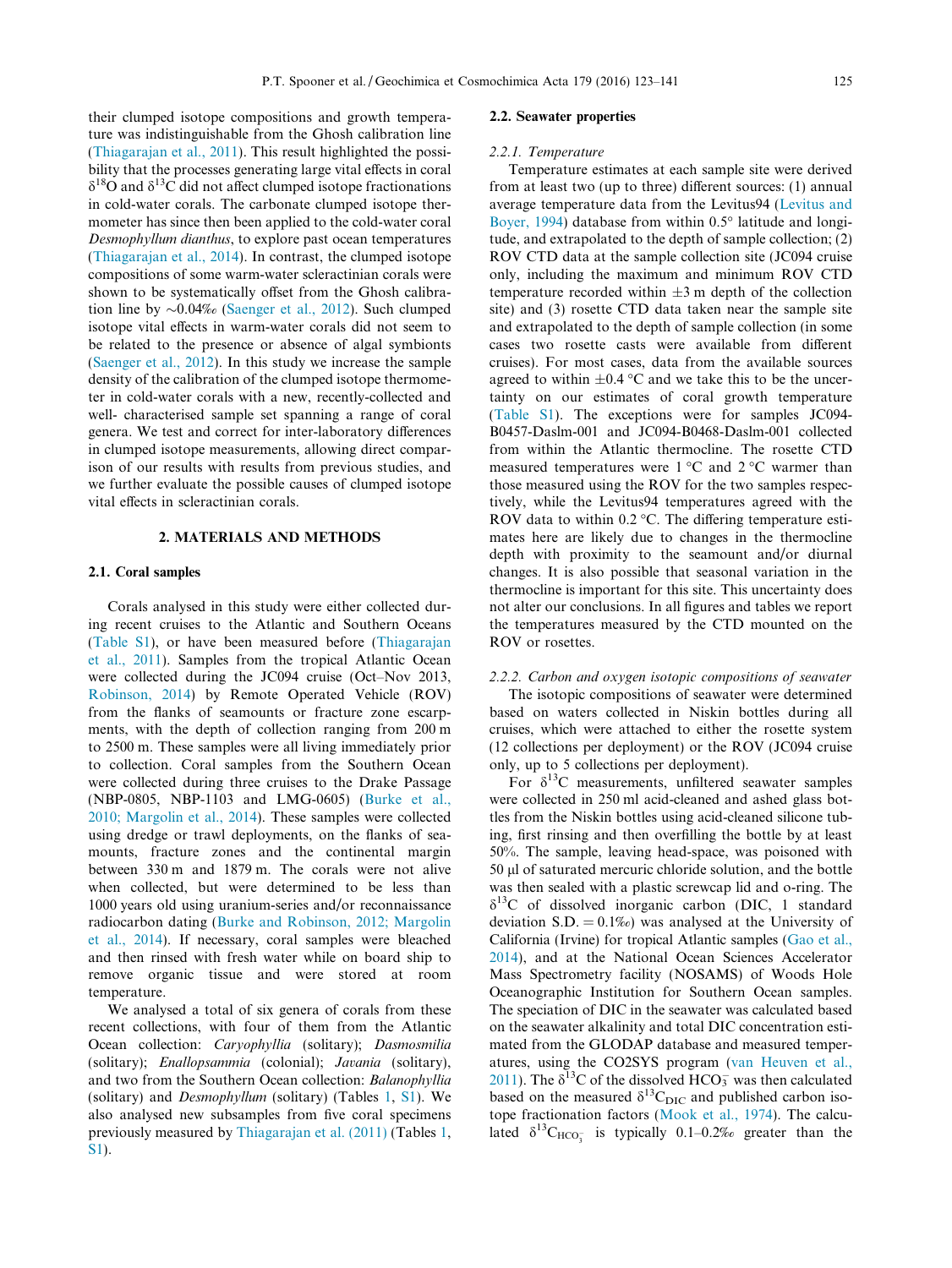<span id="page-3-0"></span>

| Table 1                                                                                      |  |  |
|----------------------------------------------------------------------------------------------|--|--|
| Stable isotope compositions of seawater and cold-water coral samples analysed in this study. |  |  |

| Sample info.                  |                  | Seawater properties       |                                           |                  |                   | Sample isotope data |                          |               |                          |               |  |  |
|-------------------------------|------------------|---------------------------|-------------------------------------------|------------------|-------------------|---------------------|--------------------------|---------------|--------------------------|---------------|--|--|
| Sample label and genus        | $T({}^{\circ}C)$ | $\delta^{18}$ O VSMOW (‰) | $\delta^{13}$ C VPDB HCO <sub>3</sub> (‰) | $\boldsymbol{n}$ | $\Delta_{47}$ (‰) | Err. $(\%$ o)       | $\delta^{18}$ O VPDB (‰) | Err. $(\%_0)$ | $\delta^{13}$ C VPDB (‰) | Err. $(\%_0)$ |  |  |
| NBP1103-DH07-Bc-02 (B)        | 4.8              | $-0.76$                   | 1.59                                      | 3                | 0.862             | 0.002               | 1.50                     | 0.02          | $-4.57$                  | 0.04          |  |  |
| NBP1103-DH14-Bn-282 (B)       | 3.9              | $-0.66$                   | 1.21                                      | 3                | 0.866             | 0.010               | 1.13                     | 0.02          | $-6.15$                  | 0.06          |  |  |
| NBP1103-DH16-Bn-11 (B)        | 2.6              | $-0.52$                   | 0.76                                      | 3                | 0.875             | 0.010               | 2.12                     | 0.02          | $-5.33$                  | 0.01          |  |  |
| $LMG06-05-3-2$ (B)            | 5.2              | $-0.57$                   | 1.65                                      | 3                | 0.857             | 0.021               | 1.18                     | 0.02          | $-5.49$                  | 0.08          |  |  |
| 49020 $(C)$                   | 17.4             | 0.91                      | $\overline{\phantom{0}}$                  | $\overline{4}$   | 0.773             | 0.011               | 1.64                     | 0.01          | 0.17                     | 0.01          |  |  |
| JC094-B0040-Carlm-001 (C)     | 3.0              | 0.23                      | 1.14                                      | 8                | 0.823             | 0.003               | 3.82                     | 0.01          | $-0.09$                  | 0.04          |  |  |
| $JC094-B0244-Carls-001 (C)$   | 7.9              | 0.18                      | 0.61                                      | 8                | 0.814             | 0.005               | 2.39                     | 0.04          | $-2.19$                  | 0.05          |  |  |
| $JC094-B0561-Carlm-001 (C)$   | 4.3              | 0.24                      | 0.56                                      | 8                | 0.806             | 0.003               | 3.41                     | 0.04          | $-0.93$                  | 0.15          |  |  |
| JC094-B0579-Carlm-001 (C)     | 4.4              | 0.24                      | 0.56                                      | 5                | 0.145             | 0.013               | 2.99                     | 0.23          | $-1.46$                  | 0.40          |  |  |
| JC094-B0579-Carlm-002 (C)     | 4.4              | 0.24                      | 0.56                                      | 5                | 0.818             | 0.011               | 3.73                     | 0.02          | 0.16                     | 0.02          |  |  |
| JC094-B0597-Carls-001 (C)     | 6.1              | 0.11                      | 0.6                                       | 8                | 0.819             | 0.007               | 2.68                     | 0.01          | $-2.27$                  | 0.01          |  |  |
| JC094-B2242-Carlm-001 (C)     | 4.4              | 0.26                      | 0.84                                      | 19               | 0.800             | 0.005               | 4.09                     | 0.02          | 1.38                     | 0.02          |  |  |
| JC094-B0457-Daslm-001 (Da)    | 10.6             | 0.35                      | 0.37                                      | 8                | 0.815             | 0.005               | $-0.52$                  | 0.02          | $-8.37$                  | 0.02          |  |  |
| JC094-B0468-Daslm-001 (Da)    | 12.2             | 0.40                      | 0.35                                      | 8                | 0.798             | 0.005               | 0.14                     | 0.02          | $-5.85$                  | 0.02          |  |  |
| 47413 (De)                    | 7.9              | $-0.44$                   | $\overline{\phantom{m}}$                  | 4                | 0.802             | 0.006               | 0.80                     | 0.01          | $-5.49$                  | 0.03          |  |  |
| 80404 (De)                    | 13.1             | 0.25                      | $\overline{\phantom{0}}$                  | 4                | 0.797             | 0.003               | 0.14                     | 0.02          | $-6.24$                  | 0.03          |  |  |
| NBP1103-DH22-Dc(f)6 (De)      | 2.3              | $-0.57$                   | 0.65                                      | 3                | 0.833             | 0.010               | 2.90                     | 0.05          | $-2.71$                  | 0.08          |  |  |
| NBP1103-DH97-Dp-1 (De)        | 2.7              | $-0.47$                   | 0.89                                      | 3                | 0.821             | 0.010               | 2.61                     | 0.03          | $-3.64$                  | 0.05          |  |  |
| NBP0805-TB04-DpA-003 (De)     | 3.7              | $-0.66$                   | 1.21                                      | 3                | 0.820             | 0.004               | 1.42                     | 0.03          | $-5.73$                  | 0.06          |  |  |
| NBP1103-TB10-Dp-1 (De)        | 3.9              | $-0.66$                   | 1.21                                      | 3                | 0.832             | 0.006               | 1.57                     | 0.02          | $-4.97$                  | 0.04          |  |  |
| JC094-B0141-Enall-001 (E)     | 4.3              | 0.24                      | 0.56                                      | 6                | 0.842             | 0.004               | 0.89                     | 0.05          | $-5.06$                  | 0.03          |  |  |
| JC094-B1030-Enall-001 (E)     | 7.3              | 0.14                      | 0.89                                      | 4                | 0.837             | 0.011               | 2.47                     | 0.02          | $-1.52$                  | 0.03          |  |  |
| JC094-B1054-Enall-001 (E)     | 3.7              | 0.26                      | 1.14                                      | 4                | 0.846             | 0.009               | 2.84                     | 0.04          | $-1.69$                  | 0.09          |  |  |
| 47531 $(E)$                   | 7.5              | $-0.14$                   | $\overline{\phantom{m}}$                  | $\overline{4}$   | 0.832             | 0.004               | 1.28                     | 0.001         | $-2.22$                  | 0.03          |  |  |
| 77019 $(E)$                   | 14.3             | 0.95                      |                                           | 4                | 0.806             | 0.005               | 1.13                     | 0.03          | $-6.01$                  | 0.03          |  |  |
| JC094-B0023JaA-lm-001 (J)     | 4.4              | 0.24                      | 0.56                                      | 5                | 0.815             | 0.005               | 3.79                     | 0.02          | 0.09                     | 0.02          |  |  |
| JC094-B0030-JaCls-001 (J)     | 3.1              | 0.23                      | 1.14                                      | 3                | 0.805             | 0.007               | 4.02                     | 0.03          | 0.31                     | 0.09          |  |  |
| JC094-B0561-JaClm-001 (J)     | 4.3              | 0.24                      | 0.56                                      | 8                | 0.834             | 0.006               | 2.83                     | 0.02          | $-1.38$                  | 0.04          |  |  |
| JC094-B2245-JaClm-001 (J)     | 5.5              | 0.20                      | 1.16                                      | 4                | 0.827             | 0.002               | 2.98                     | 0.03          | $-1.06$                  | 0.01          |  |  |
| JC094-B1866-Javls-001 (J)     | 4.4              | 0.25                      | 0.95                                      | 4                | 0.826             | 0.006               | 3.65                     | 0.03          | 0.24                     | 0.01          |  |  |
| $JC094-B2067-Javls(f)-001(J)$ | 7.4              | 0.20                      | 0.79                                      | $\overline{4}$   | 0.821             | 0.003               | 3.34                     | 0.01          | 0.33                     | 0.03          |  |  |
| JC094-B2095-Javlm-001 (J)     | 6.0              | 0.12                      | 0.89                                      | $\overline{4}$   | 0.817             | 0.005               | 3.24                     | 0.005         | $-0.23$                  | 0.05          |  |  |

Genera are labelled according to the following abbreviations: Balanophyllia (B), Caryophyllia (C), Dasmosmilia (Da), Desmophyllum (De), Enallopsammia (E) and Javania (J). n indicates the number of replicate measurements for each sample, excluding cleaned aliquots. Data presented are the averages of all measurements for each coral which in some cases are from more than one subsample (i.e. theca and septa), excluding cleaned aliquots. Corals 49,020, 47,413, 80,404, 47,531 and 77,019 were also measured by [Thiagarajan](#page-17-0) et al. (2011). Errors are  $\pm 1$  S.E.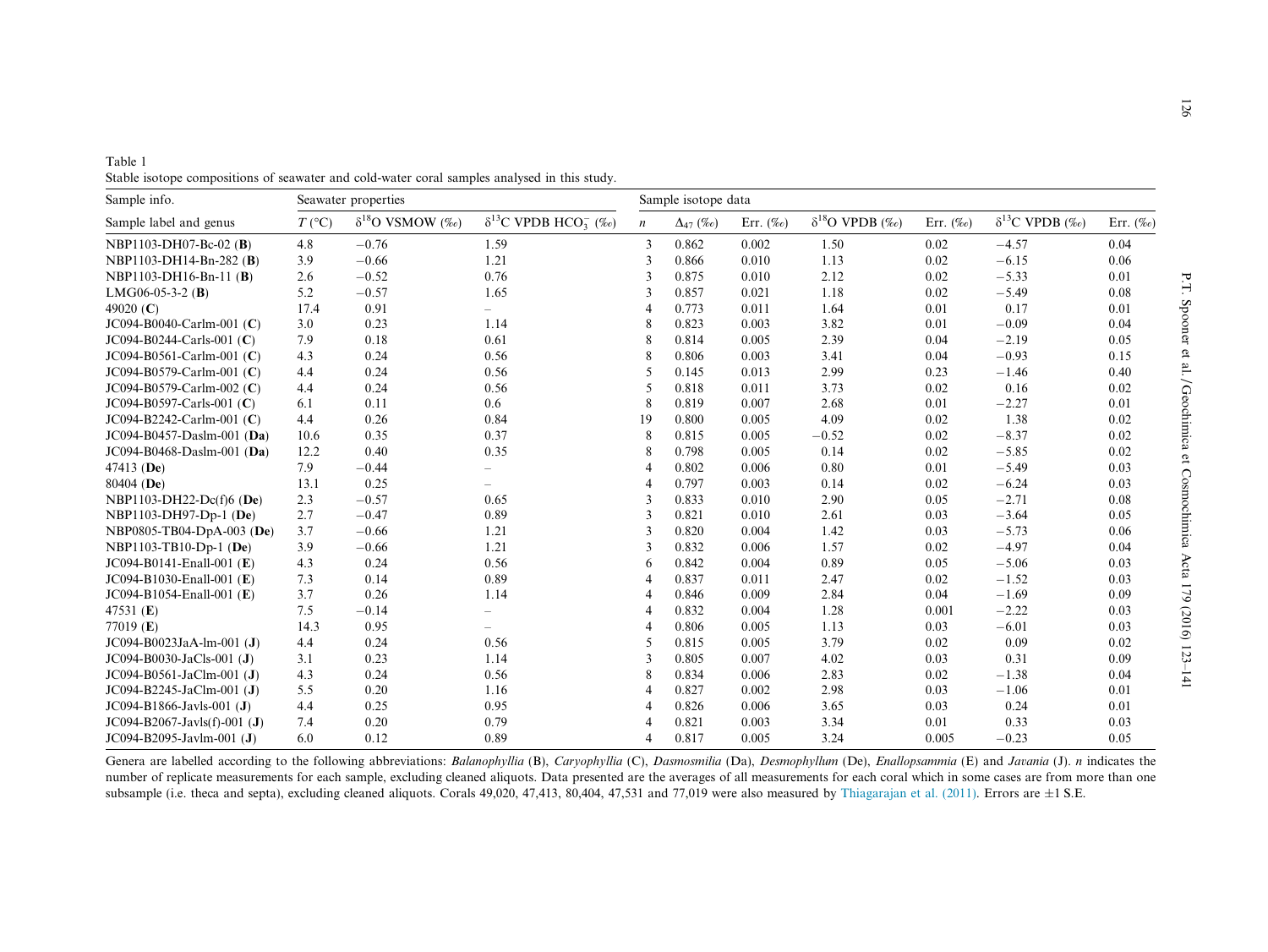<span id="page-4-0"></span>corresponding  $\delta^{13}C_{\text{DIC}}$ . All  $\delta^{13}C$  values are reported relative to Vienna Pee-Dee Belemnite (VPDB).

For  $\delta^{18}$ O measurements, unfiltered 60 ml subsamples were sealed using rubber stoppers and aluminium crimp seals in glass bottles and stored in cool ( $\sim$ 4 °C), dark conditions for transportation. For the tropical Atlantic samples, the  $\delta^{18}$ O measurements were conducted using the IsoPrime100 with Aquaprep system at the NERC Isotope Geosciences Laboratory, with typical precisions of  $\pm 0.02\%$  (1 S.D.). For Southern Ocean samples, the  $\delta^{18}$ O measurements were conducted using the Isoprime Multiprep system at Tulane University, with precisions of  $\pm 0.24\%$  (1 S.D.). In the tropical Atlantic, measurements of  $\delta^{18}$ O had poorer spatial coverage than measurements of  $\delta^{13}$ C. We therefore elected to calculate the ocean atlasderived seawater  $\delta^{18}$ O for sample sites from this cruise, following the methods in [Thiagarajan et al. \(2011\).](#page-17-0) A regional relationship between  $\delta^{18}O$  and salinity was established using the NASA Global Seawater Oxygen-18 Database – v1.21 ([Schmidt et al., 1999](#page-17-0)). The more finely gridded Levitus94 salinity database was then used to estimate  $\delta^{18}O$  near the sample site. Where possible, the calculated  $\delta^{18}O$  values were compared with the values derived from measurements of water samples at the respective sites. The maximum offset between the ocean atlas estimate and in-situ measured  $\delta^{18}$ O was 0.1‰, about equal to the error on the ocean atlas estimate [\(Thiagarajan et al., 2011](#page-17-0)) and small compared to the range of  $\delta^{18}$ O variability we observed amongst different corals ( $\sim$ 4‰). Such small uncertainties in seawater  $\delta^{18}$ O shall not affect our conclusions. The  $\delta^{18}O$  of the seawater samples are reported relative to Vienna Standard Mean Ocean Water (VSMOW).

#### 2.3. Stable isotope measurements of coral skeletons

The surfaces of each coral sample were scraped with a dremel tool to remove residual organic material [\(Thiagarajan et al., 2011](#page-17-0)). Aliquots of approximately 30 mg were cut from each specimen with a diamond blade, rinsed with 18  $M\Omega$  cm water and ground to powders/fine grains with a pestle and mortar. For seven solitary corals, subsamples were taken from both the theca and septa of the skeleton to assess any systematic differences in the clumped isotope composition between these two important skeletal architectures [\(Table 2](#page-5-0)). We also carried out an experiment on NBS-19 and two coral samples to evaluate the impact of oxidative cleaning on the measured  $\Delta_{47}$ [\(Table 3\)](#page-6-0). For this experiment, crushed samples were subjected to water rinses, a 15 min wash in 30%  $H_2O_2 + 1 M$ NaOH (mixed in the ratio 1:1) at 40  $\degree$ C, and a rinse lasting 1–2 min in (0.1 M) perchloric acid, similar to methods designed to vigorously remove organic material in preparation for uranium-series dating of cold-water coral skeletons [\(Cheng et al., 2000\)](#page-16-0). Both cleaned and uncleaned powders of these samples were analysed. Except for samples employed in this experiment, all other samples in this study were not chemically cleaned prior to analysis, consistent with the procedure of previous clumped isotope studies of corals ([Thiagarajan et al., 2011; Saenger et al., 2012](#page-17-0)).

Multiple aliquots ( $\sim$ 4 mg each) of each coral sample were weighed into silver capsules and added to an autosampler in a random order. This randomising procedure was used in order to reduce the possibility of systematic instrumental effects affecting repeat measurements of a single sample. Each aliquot of a single powdered sample was generally analysed within a single measurement session, over the course of 3–4 days. An aliquot of one of two in-house carbonate standards (NBS-19 or 102-GC-AZ01) was analysed after every  $\sim$ 7 coral aliquots. Between 3 and 5 aliquots were analysed for the majority of coral subsamples, resulting in 8 or more replicate measurements of many coral specimens (where the theca and septa of the same specimen were sampled).

Clumped isotope analyses were performed at Woods Hole Oceanographic Institution (WHOI), within two measurement sessions (May–July 2014 and September 2014), on a Thermo Scientific MAT-253 mass spectrometer coupled to a custom-built automated acid reaction and gas purification line. The purification line is similar to the one described by [Henkes et al. \(2013\),](#page-16-0) except both heated gases and equilibrated gases were introduced by first freezing them in liquid nitrogen  $(LN_2)$  as opposed to directly injecting them into a helium stream.

Aliquots of carbonate samples and standards were digested in 103% H<sub>3</sub>PO<sub>4</sub> ( $\rho = 1.92$  g/cm<sup>3</sup>) at 90 °C and evolved  $CO<sub>2</sub>$  was purified by passing through several cryogenic traps ( $-78$  °C dry ice/ethanol slush, and liquid nitrogen trap) and a custom-built packed 60 cm-long gas chromatograph column (Porapak Q, 50–80 mesh) held at  $-20$  °C. Purified CO<sub>2</sub> gases were then expanded into the sample bellow of the mass spectrometer and analysed at a bellow gas pressure corresponding to a signal of 12 V on the Faraday cup measuring mass 44 of CO<sub>2</sub>. A bottle of Oztech CO<sub>2</sub>  $(\delta^{13}C_{VPDR} = -3.63\%_{o}, \delta^{18}O_{VSMOW})$  $CO_2$  ( $\delta^{13}C_{\text{VPDB}} = -3.63\%$ <sub>c</sub>,  $\delta^{18}O_{\text{VSMOW}} =$ +25.04‰) was used as the working reference gas during isotope measurements. Each measurement sequence consisted of six acquisitions, and each acquisition consisted of 9 cycles of sample-reference comparison with 20 or 26 s of integration time.

The  $\delta^{18}$ O and  $\delta^{13}$ C values of carbonates were calculated using the working reference gas and then normalised by reference to the NBS-19 standard analysed in the same measurement session.  $CO<sub>2</sub>$  gases equilibrated at 1000 °C and  $25 \degree$ C (i.e. 'heated gases' and 'equilibrated gases') were processed using the same purification line and analysed regularly to convert all clumped isotope values to the absolute reference frame [\(Dennis et al., 2011](#page-16-0)). An acid digestion fractionation of 0.092‰ was applied to normalise the clumped isotope composition of all carbonate standards and samples to acid extractions at  $25^{\circ}$ C ([Henkes et al.,](#page-16-0) [2013](#page-16-0)). The analytical precision of each measurement session was  $\pm 0.016\%$ <sub>c</sub>,  $\pm 0.13\%$  and  $\pm 0.06\%$  (1 S.D.) for  $\Delta_{47}$   $\delta^{18}$ O and  $\delta^{13}$ C respectively, based on repeated measurements of the two in-house carbonate standards. Where n subsamples of a coral were measured, standard errors (1 S.E.) on isotope ratios were calculated by dividing the 1 S.D. of those measurements by  $\sqrt{n}$ .

In addition to isotope measurements made at WHOI, homogenised powders of five coral specimens were shared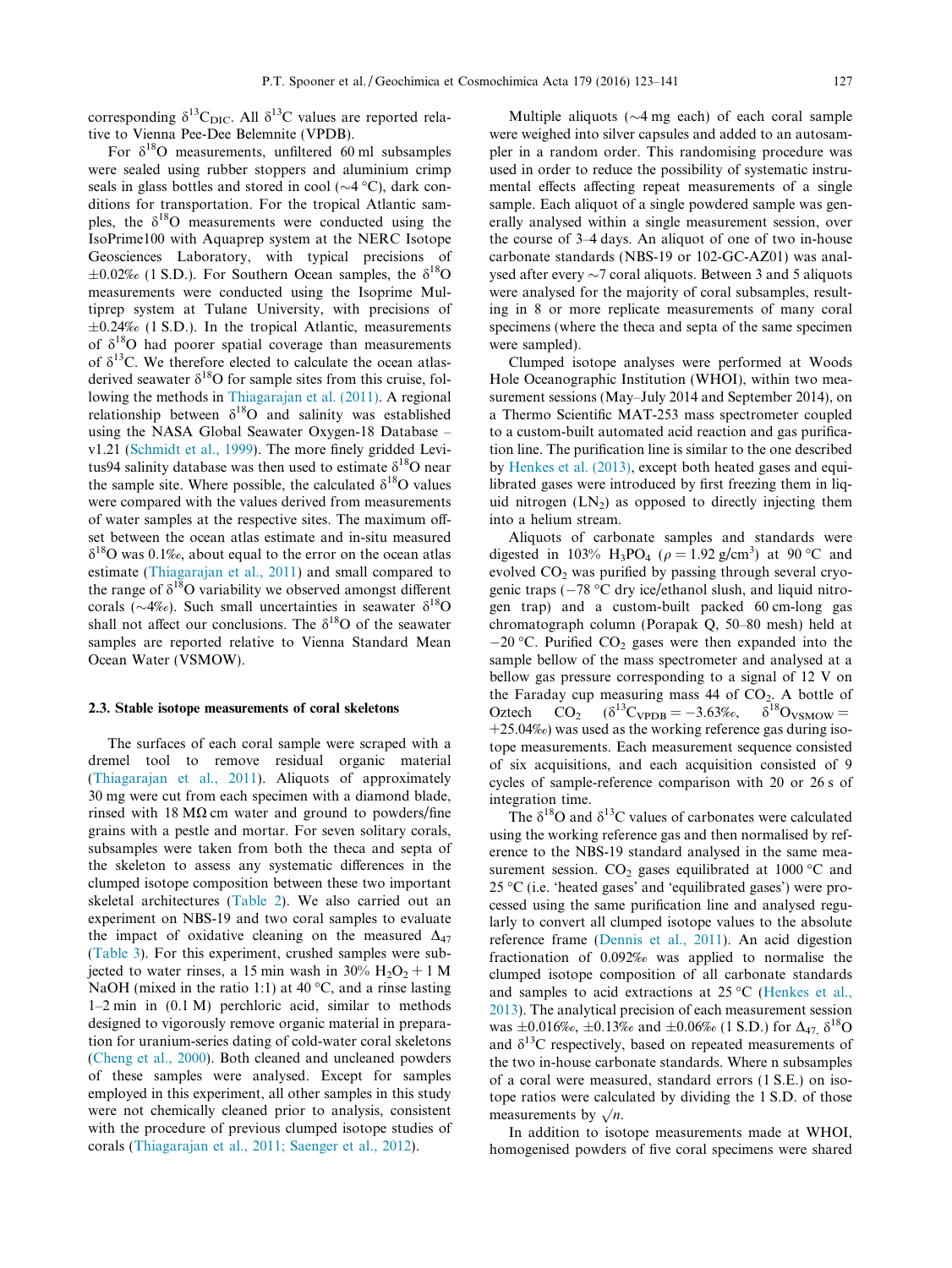| Sample info.                       | Sample isotope data |               |                   |               |                          |               |                          |               |  |
|------------------------------------|---------------------|---------------|-------------------|---------------|--------------------------|---------------|--------------------------|---------------|--|
| Sample label and genus             | Skeletal region     | $\mathfrak n$ | $\Delta_{47}$ (‰) | Err. $(\%$ o) | $\delta^{18}$ O VPDB (‰) | Err. $(\%$ o) | $\delta^{13}$ C VPDB (‰) | Err. $(\%$ o) |  |
| $JC094-B0040-Carlm-001$ (s1) (C)   | Septa               | 5             | 0.822             | 0.003         | 3.99                     | 0.01          | 0.47                     | 0.02          |  |
| $JC094-B0040-Carlm-001$ (th1) (C)  | Theca               |               | 0.826             | 0.008         | 3.54                     | 0.01          | $-1.01$                  | 0.07          |  |
| $JCO94-B0244-Carls-001$ (s1) (C)   | Septa               |               | 0.811             | 0.008         | 2.58                     | 0.04          | $-1.67$                  | 0.07          |  |
| $JCO94-B0244-Carls-001$ (th1) (C)  | Theca               |               | 0.820             | 0.003         | 2.08                     | 0.08          | $-3.05$                  | 0.07          |  |
| $JCO94-B0597-Carls-001$ (s1) (C)   | Septa               |               | 0.823             | 0.011         | 2.60                     | 0.01          | $-2.42$                  | 0.02          |  |
| $JC094-B0597-Carls-001$ (th1) (C)  | Theca               |               | 0.812             | 0.012         | 2.81                     | 0.02          | $-2.03$                  | 0.02          |  |
| $JC094-B2242-Carlm-001 (s1) (C)$   | Septa               |               | 0.786             | 0.006         | 4.20                     | 0.03          | 1.89                     | 0.05          |  |
| $JC094-B2242-Carlm-001$ (th1) (C)  | Theca               | 8             | 0.800             | 0.005         | 4.00                     | 0.02          | 1.03                     | 0.02          |  |
| $JC094-B2242-Carlm-001$ (b) $(C)$  | Mix                 |               | 0.825             | 0.009         | 4.08                     | 0.03          | 1.17                     | 0.01          |  |
| $JC094-B0457-Daslm-001$ (s1) (Da)  | Septa               |               | 0.812             | 0.009         | $-0.85$                  | 0.02          | $-9.07$                  | 0.01          |  |
| $JCO94-B0457-Daslm-001$ (th1) (Da) | Theca               |               | 0.821             | 0.003         | 0.01                     | 0.03          | $-7.20$                  | 0.03          |  |
| $JC094-B0468-Daslm-001$ (s1) (Da)  | Septa               |               | 0.802             | 0.008         | 0.67                     | 0.03          | $-4.52$                  | 0.03          |  |
| $JCO94-B0468-Daslm-001$ (th1) (Da) | Theca               |               | 0.792             | 0.005         | $-0.74$                  | 0.01          | $-8.08$                  | 0.03          |  |
| $JC094-B0141-Enall-001 (1) (E)$    | Mix                 |               | 0.839             | 0.005         | 0.78                     | 0.03          | $-5.21$                  | 0.02          |  |
| JC094-B0141-Enall-001 $(2)$ $(E)$  | Mix                 |               | 0.855             | 0.016         | 1.45                     | 0.09          | $-4.32$                  | 0.05          |  |
| $JCO94-B0561-JaClm-001$ (s1) (J)   | Septa               |               | 0.827             | 0.007         | 3.18                     | 0.01          | $-0.51$                  | 0.02          |  |
| $JCO94-B0561-JaClm-001$ (th1) (J)  | Theca               |               | 0.846             | 0.011         | 2.25                     | 0.03          | $-2.82$                  | 0.08          |  |

Genera are labelled according to the following abbreviations: Balanophyllia (B), Caryophyllia (C), Dasmosmilia (Da), Desmophyllum (De), Enallopsammia (E) and Javania (J). n indicates the number of replicate measurements for each subsample, excluding cleaned aliquots. Errors are  $\pm 1$  S.E.

Stable isotope compositions of separate subsamples taken from individual coral specimens (eg. septa or theca).

<span id="page-5-0"></span>Table 2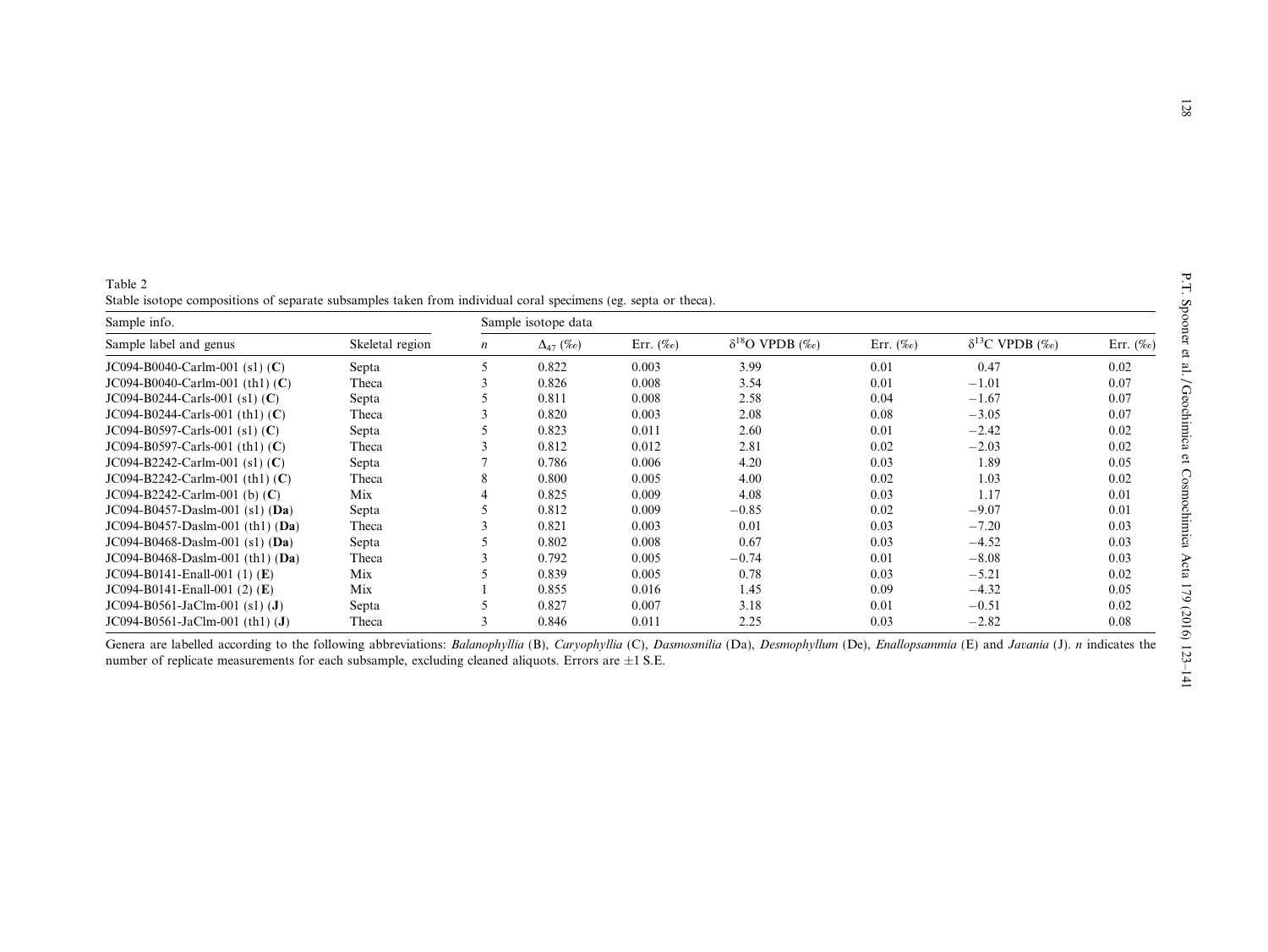<span id="page-6-0"></span>Table 3

Effects of oxidative cleaning on the measured clumped isotope composition of carbonates.

| Cleaning protocol                                              | Sample                       | $\Delta_{47}$ (‰) |                   |          |                       | References |  |
|----------------------------------------------------------------|------------------------------|-------------------|-------------------|----------|-----------------------|------------|--|
|                                                                |                              | Uncleaned         | Cleaned           | Diff.    |                       |            |  |
| 15 min 1:1 NaOH $(1 M)$ + H <sub>2</sub> O <sub>2</sub> (30%), | $NBS-19$                     | $0.442 \pm 0.004$ | $0.430 \pm 0.003$ | $-0.012$ | This study            |            |  |
| followed by $1-2$ min HClO <sub>4</sub> (0.1 M)                | $JCO94-B0561-JaClm-001(th1)$ | $0.846 \pm 0.010$ | $0.830 \pm 0.006$ | $-0.016$ |                       |            |  |
|                                                                | JC094-B0561-Carlm-001        | $0.813 + 0.005$   | $0.815 + 0.004$   | 0.002    |                       |            |  |
| 30 min $H_2O_2$ (3%)                                           | $JR-126$                     | $0.716 + 0.005$   | $0.716 + 0.012$   | 0.000    | Eagle et al. $(2013)$ |            |  |
|                                                                | $JR-131$                     | $0.714 + 0.005$   | $0.709 + 0.002$   | $-0.005$ |                       |            |  |
| 4 h $H_2O_2$ (10%)                                             | $RIB-B54$                    | $0.732 \pm 0.011$ | $0.750 \pm 0.015$ | 0.018    | Saenger et al. (2012) |            |  |

 $\Delta_{47}$  values are reported in the absolute reference frame.  $\pm$ Values are 1 S.E.

between WHOI and the California Institute of Technology (Caltech) to evaluate potential inter-laboratory differences in clumped isotope measurements. These samples were from four different coral genera [\(Table 4\)](#page-7-0).

# 2.4. Processing of coral clumped isotope data from previous studies

Clumped isotope compositions of coral skeletons have been reported in previous studies, e.g. [Thiagarajan et al.](#page-17-0) [\(2011\)](#page-17-0) and [Saenger et al. \(2012\)](#page-17-0). [Saenger et al. \(2012\)](#page-17-0) presented their data in the ARF based on a secondary transfer function constructed from three in-house standards (a Carrara marble, corn  $CO<sub>2</sub>$ , and  $CO<sub>2</sub>$  equilibrated with water at  $25^{\circ}$ C). The data from [Thiagarajan et al. \(2011\)](#page-17-0) were not originally reported in the ARF. Previous attempts to convert the [Thiagarajan et al. \(2011\)](#page-17-0) data were based on measurements of heated gases and NBS-19 made around the time of the study, and used the 'tertiary reference frame' approach in [Dennis et al. \(2011\),](#page-16-0) also often used to convert the original [Ghosh et al. \(2006\)](#page-16-0) data [\(Dennis et al., 2011;](#page-16-0) [Saenger et al., 2012; Eagle et al., 2013](#page-16-0)).

Recently, four of the corals measured in [Thiagarajan](#page-17-0) [et al. \(2011\)](#page-17-0) have been re-sampled and analysed at Caltech in the ARF. Together with another cold-water coral that has previously been measured in the ARF [\(Dennis et al.,](#page-16-0) [2011](#page-16-0)), these data enable us to provide an updated conversion of the [Thiagarajan et al. \(2011\)](#page-17-0) data to the ARF. Our approach is the same as the 'tertiary reference frame' approach above, with the exception that we use the re-analysed corals as additional carbonate standards to better-constrain the conversion. In addition, rather than a single conversion for data generated during multiple sessions, we use a session-by-session conversion for each of the seven sessions in 2008 in which cold-water corals were measured for [Thiagarajan et al. \(2011\)](#page-17-0). For each session, we constructed an empirical transfer function based on the known ARF  $\Delta_{47}$  values for heated gases, NBS-19 and/or re-analysed corals run during that session. If a coral was not re-analysed in the ARF, this function was used to convert the clumped isotope data reported in [Thiagarajan](#page-17-0) [et al. \(2011\)](#page-17-0) to the ARF. For corals that were re-analysed in the ARF, we use the measured ARF value. The updated coral data, including the standards/corals used for the conversions, are presented in [Table S4.](#page-16-0)

# 3. RESULTS

# 3.1. Oxygen and carbon isotope compositions

Coral  $\delta^{18}$ O<sub>VPDB</sub> ranged from  $-0.85\%$  to 4.2‰, and  $\delta^{13}$ C<sub>VPDB</sub> ranged from -9.07‰ to 1.89‰ (sample averages, [Tables 1 and 2](#page-3-0)). The coral genera Caryophyllia and Javania typically contained the most enriched isotopic compositions  $(\delta^{18}O_{\rm VPDB} \sim 2\%$  to 4‰,  $\delta^{13}C_{\rm VPDB} \sim -3\%$  to 2‰) and the genus Dasmosmilia contained the most depleted compositions  $(\delta^{18} \text{O}_{\text{VPDB}} \sim -1\% \text{ to } 1\% \text{O}_{\text{O}} \delta^{13} \text{C}_{\text{VPDB}} \sim -9\% \text{ to } 1\% \text{O}_{\text{O}}$  $-4\%$ ). The maximum difference in  $\delta^{18}$ O<sub>VPDB</sub> between two subsamples of a single specimen was 1.5‰ in the coral JC094-B0468-Daslm-001 (Dasmosmilia sp.), accompanied by a difference in  $\delta^{13}C_{\text{VPDB}}$  of 3.5‰. Differences within other coral specimens ranged from 0.2‰ to 1‰ for  $\delta^{18}$ O<sub>VPDB</sub> and 0.4‰ to 2.5‰ for  $\delta^{13}$ C<sub>VPDB</sub>.

For each coral analysed, we estimated the expected  $\delta^{18}O$ and  $\delta^{13}$ C values if they had formed in isotope equilibrium with seawater, based on seawater data for the sample site  $(T, \delta^{18}O_{sw}, \delta^{13}C_{HCO_3^-})$  and published equilibrium isotope fractionation factors ([Grossman and Ku, 1986; Romanek](#page-16-0) [et al., 1992](#page-16-0)). The  $\delta^{18}$ O and  $\delta^{13}$ C of the majority of samples were depleted with respect to the expected equilibrium values, consistent with findings from previous studies [\(Fig. 1](#page-8-0), [Table 1,](#page-3-0) [Table S1\)](#page-16-0) ([Adkins et al., 2003; Lutringer et al.,](#page-16-0) [2005; Mortensen and Rapp, 1998; Smith et al., 2000;](#page-16-0) [Rollion-Bard et al., 2003, 2010](#page-16-0)). Oxygen and carbon isotope depletions (i.e.  $\Delta \delta^{18}$ O and  $\Delta \delta^{13}$ C) are known to be linearly correlated across most parts of a cold-water coral skeleton, with  $\Delta\delta^{13}C/\Delta\delta^{18}O$  slopes typically around 2.3 and intercepts ranging from  $-5\%$  to  $-1\%$  ([Adkins et al.,](#page-16-0) [2003; Lutringer et al., 2005; Mortensen and Rapp, 1998;](#page-16-0) [Smith et al., 2000; Rollion-Bard et al., 2003, 2010\)](#page-16-0). The isotopic compositions of corals measured in this study fall within the region covered by these previously-determined slopes and intercepts, with the magnitude of the disequilibrium effects varying amongst different coral genera ([Fig. 1](#page-8-0)). For example, the majority of data for the genera Caryophyllia and Javania fall within 1‰ of the expected equilibrium  $\delta^{18}$ O values, whereas the majority of data for Balanophyllia, Dasmosmilia and Enallopsammia are more than 1‰ from the expected equilibrium values, with the species D. dianthus straddling these two extremes. However, previous micro-sampling measurements of Caryophyllia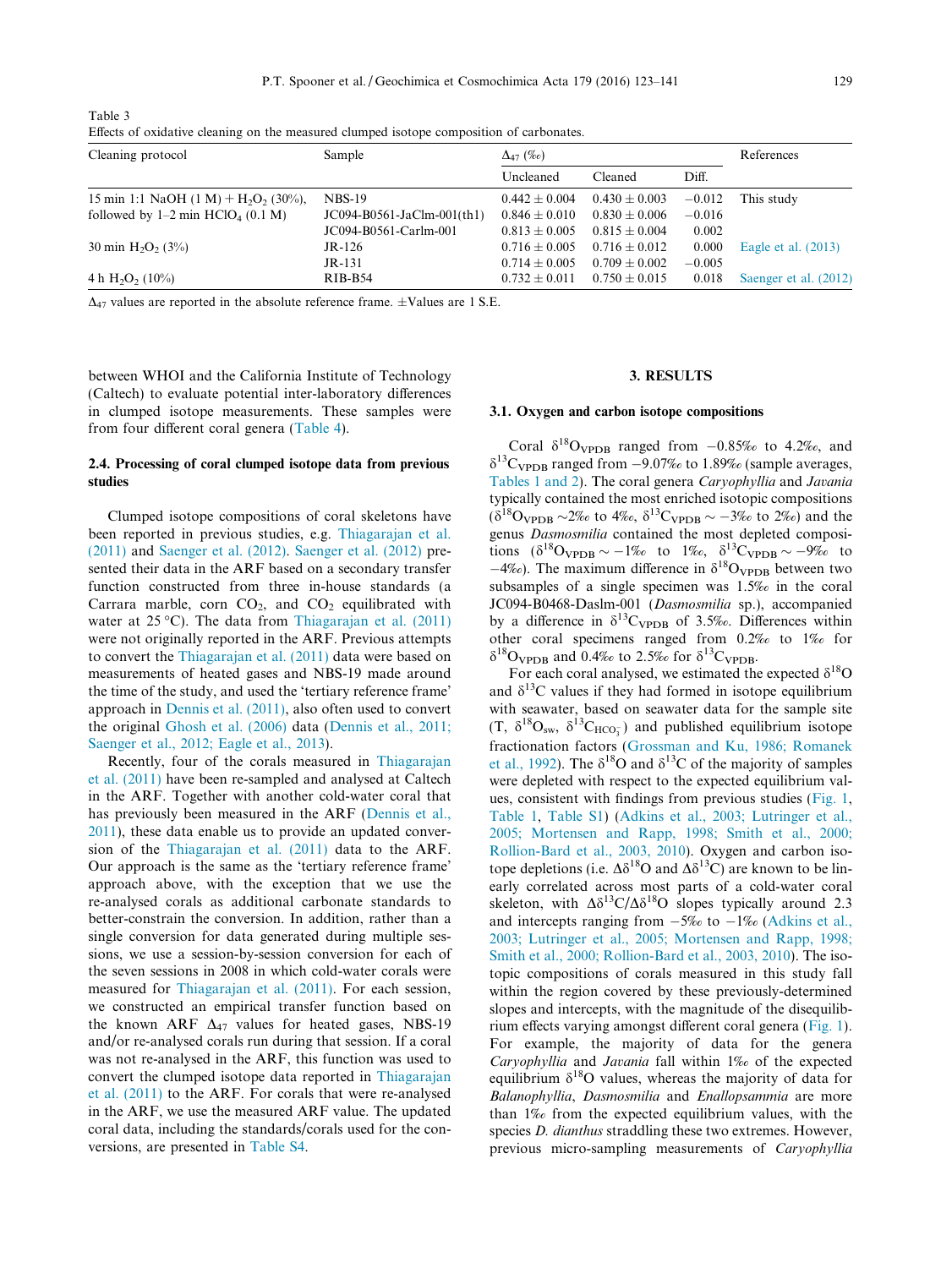<span id="page-7-0"></span>and Desmophyllum corals show that both genera can contain the entire range of isotopic depletion observed for cold-water corals ([Smith et al., 2000; Adkins et al., 2003\)](#page-17-0). It therefore seems probable that the differences we observe between genera are due to sampling biases, rather than the true extent of  $\delta^{18}$ O and  $\delta^{13}$ C disequilibrium.

#### 3.2. Clumped isotope compositions

#### 3.2.1. Effect of oxidative cleaning

We compared measurements of both cleaned and uncleaned powders from one carbonate standard (NBS-19) and two coral samples [\(Table 3\)](#page-6-0). Each powder was measured 3 times, with the exception of the uncleaned NBS-19, which was measured 12 times. The maximum difference in  $\Delta_{47}$  between cleaned and uncleaned powders was 0.016‰ for the coral JC094-B0561-JaClm-001 (Javania) and the minimum was 0.002‰ for the coral JC094-B0561-Carlm-001 (Caryophyllia). T-tests indicated that there was no significant difference between the  $\Delta_{47}$  of cleaned and uncleaned powders for any of the samples ( $p = 0.10$  for NBS-19,  $p = 0.20$  for JC094-B0561-JaClm-001 and  $p = 0.63$  for JC094-B0561-Carlm-001). Two previous studies of biogenic aragonites, employing only  $H_2O_2$  treatment, also indicated that oxidative cleaning does not have a statistically significant effect on measured  $\Delta_{47}$  values [\(Table 3,](#page-6-0) [Saenger](#page-17-0) [et al., 2012; Eagle et al., 2013](#page-17-0)). Therefore coral samples in this study were not cleaned prior to isotope analysis with the exception of shipboard bleaching, water rinses and physical scraping, consistent with the procedure of [Thiagarajan et al. \(2011\)](#page-17-0) and [Saenger et al. \(2012\)](#page-17-0).

#### 3.2.2. Inter-laboratory comparison

Measurements of two carbonate standards at WHOI (NBS19 and 102-GC-AZ01) yielded consistent  $\Delta_{47}$  values between the two measurement sessions, with averages of  $0.438 \pm 0.011\%$  (1 S.D.,  $n = 12$ ) and  $0.749 \pm 0.016\%$  $(n = 13)$  during the first measurement session (May–July, 2014), and  $0.432 \pm 0.023\%$  (n = 10) and  $0.740 \pm 0.013\%$  $(n = 9)$  during the second measurement session (September, 2014). These values are however systematically higher than the mean values reported in recent studies, i.e. 0.392  $\pm$  0.017‰ and 0.713  $\pm$  0.012‰ for NBS-19 (a Carrara marble) and 102-GC-AZ01 respectively [\(Dennis et al., 2011;](#page-16-0) [Zaarur et al., 2013](#page-16-0)).

The magnitudes of our observed offsets (0.027–0.046‰) relative to the mean values reported in previous studies are close to the range of inter-laboratory difference observed in previous studies, which are up to 0.031‰ for NBS19 (0.057‰ for Carrara marble) and 0.023‰ for 102-GC-AZ01 ([Dennis et al., 2011; Rosenheim et al., 2013; Zaarur](#page-16-0) [et al., 2013; Tang et al., 2014\)](#page-16-0). The exact cause of these offsets could be related to the differences in our analytical procedure and/or the phosphoric acid digestion fractionation factor (0.092‰) we adopted, and warrants further investigation. In this study, we corrected our clumped isotope data based on the linear function required to bring the values of these in-house standards measured at WHOI into agreement with their previously reported values (see details below). This linear function is a  $\Delta_{47}$ -dependent empirical transfer function, equivalent to that described in [Dennis](#page-16-0) [et al. \(2011\),](#page-16-0) but applied after the 'heated gas', 'equilibrated gas' and acid digestion corrections that transfer data into the ARF. Therefore, this additional correction means that our reported clumped isotope data are no longer strictly in the ARF.

Note that the clumped isotope value of the 102-GC-AZ01 standard reported by the Caltech laboratory in [Dennis et al. \(2011\)](#page-16-0) was greater than the inter-lab average value (0.724‰ vs. 0.713‰). We therefore corrected our inter-laboratory comparison dataset in two ways, by assuming two different values for the 102-GC-AZ01

Table 4

Results of the inter-laboratory comparison of clumped isotope measurements between WHOI and Caltech.

| Sample info.              | Sample isotope data |                  |                   |              |                           |  |  |
|---------------------------|---------------------|------------------|-------------------|--------------|---------------------------|--|--|
| Sample label              | Measurement         | $\boldsymbol{n}$ | $\Delta_{47}$ (‰) | Err. $(\%$ o | Offset from Caltech value |  |  |
| NBP1103-DH14-Bn-282       | WHOI <sup>1</sup>   | 3                | 0.850             | 0.009        | $-0.016$                  |  |  |
|                           | WHOI <sup>2</sup>   | 3                | 0.866             | 0.010        | 0.000                     |  |  |
|                           | Caltech             | 5                | 0.866             | 0.009        |                           |  |  |
| LMG06-05-3-2              | WHOI <sup>1</sup>   | 3                | 0.841             | 0.020        | $-0.010$                  |  |  |
|                           | WHOI <sup>2</sup>   | 3                | 0.857             | 0.021        | 0.006                     |  |  |
|                           | Caltech             | 4                | 0.851             | 0.007        |                           |  |  |
| JC094-B2242-Carlm-001 (b) | WHOI <sup>1</sup>   | 4                | 0.0811            | 0.008        | $-0.011$                  |  |  |
|                           | WHOI <sup>2</sup>   | 4                | 0.825             | 0.009        | 0.003                     |  |  |
|                           | Caltech             | 4                | 0.822             | 0.004        | $\overline{\phantom{0}}$  |  |  |
| NBP1103-DH97-Dp-1         | WHOI <sup>1</sup>   | 3                | 0.806             | 0.009        | $-0.023$                  |  |  |
|                           | WHOI <sup>2</sup>   | 3                | 0.821             | 0.010        | $-0.008$                  |  |  |
|                           | Caltech             | 5                | 0.829             | 0.008        | $\overline{\phantom{0}}$  |  |  |
| JC094-B1054-Enall-001     | WHOI <sup>1</sup>   | 4                | 0.831             | 0.009        | $-0.001$                  |  |  |
|                           | WHOI <sup>2</sup>   | 4                | 0.846             | 0.009        | 0.014                     |  |  |
|                           | Caltech             | 5                | 0.832             | 0.005        |                           |  |  |

Measurements were made on aliquots of the same coral powders.  $\Delta_{47}$  values from the Caltech lab are reported in the absolute reference frame of [Dennis et al. \(2011\)](#page-16-0).  $\Delta_{47}$  values from the WHOI lab are corrected based on linear functions required to bring the values of the carbonate standards into agreement with either the inter-lab average value (0.713‰) for 102-GC-AZ01 (WHOI<sup>1</sup>) or with the Caltech value (0.724‰, WHOI<sup>2</sup>) reported in [Dennis et al. \(2011\).](#page-16-0) Errors are  $\pm 1$  S.E. See details in Section 3.2.2.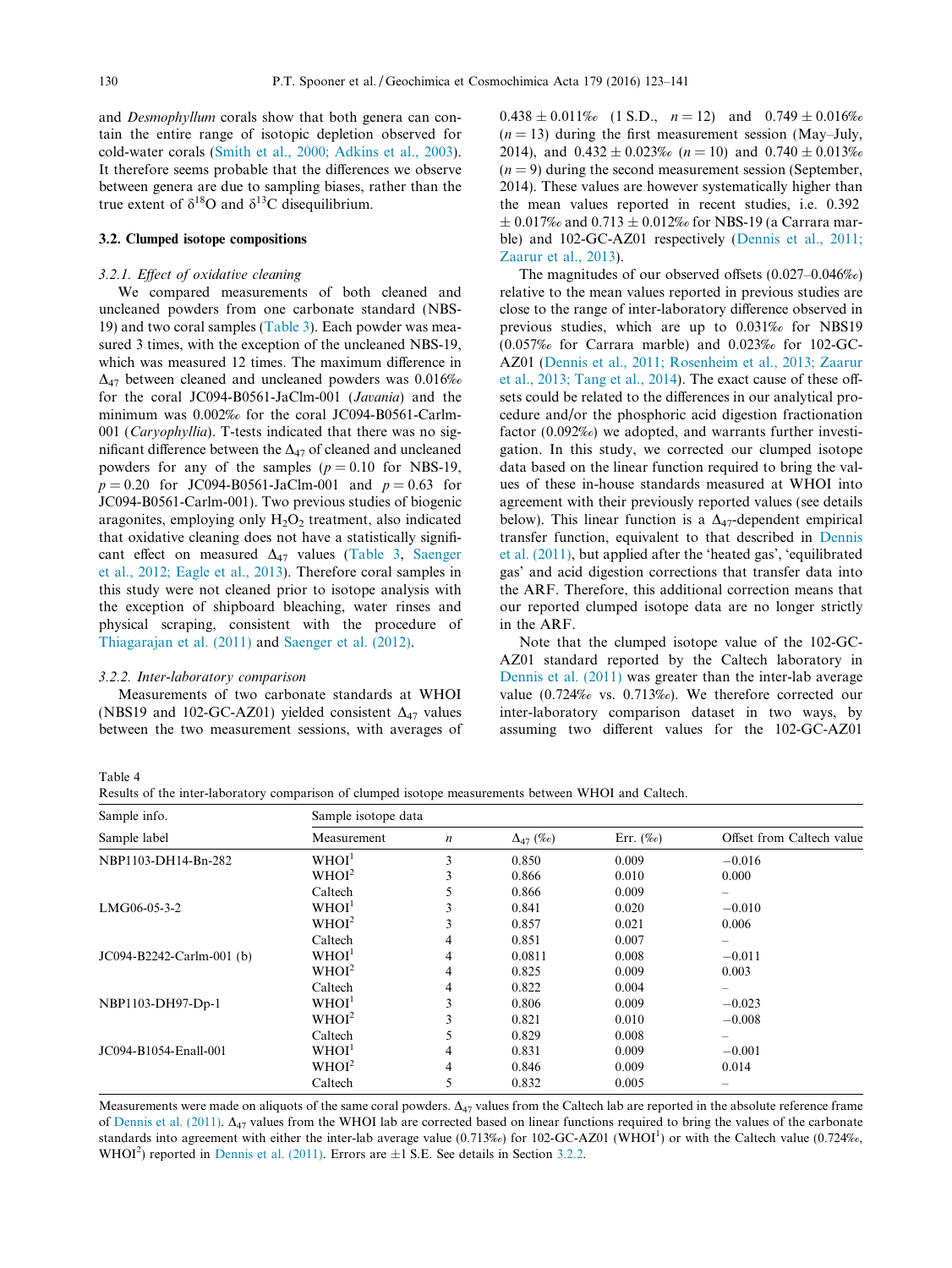<span id="page-8-0"></span>standard, i.e. 0.713‰ and 0.724‰. We evaluated the robustness of these corrections based on comparisons with measurements made at both WHOI and Caltech on five homogenised coral powders (Section [2.3](#page-4-0).).

Excellent agreement was observed between the WHOI and Caltech measurements of these five coral powders, when we corrected our data using the 0.724‰ value for 102-GC-AZ01, i.e. the value specifically from the Caltech laboratory [\(Dennis et al., 2011\)](#page-16-0) ([Fig. 2](#page-9-0), [Table 4](#page-7-0)). Such agreement highlights the usefulness of using carbonate standards to remove inter-lab bias, which can exist despite converting all measurements into the ARF. Given these results, and our aim of comparing our values with previous measurements made at Caltech [\(Thiagarajan et al., 2011](#page-17-0)), all data measured at WHOI presented in this study were corrected using the 0.724‰ value for 102-GC-AZ01 ([Table S2](#page-16-0)). Data corrected using the inter-lab average value (0.713‰) are presented in the [Supplementary data](#page-16-0) ([Table S3\)](#page-16-0).

To compare our results with previous results of warmwater corals reported by [Saenger et al. \(2012\)](#page-17-0) from the Yale laboratory, we used their results reported in the ARF [\(Saenger et al., 2012](#page-17-0)). These authors also shared samples with Caltech, achieving consistent results between the two labs. Therefore, the warm-water coral results in that study should also be comparable to our corrected results.

#### 3.2.3. Clumped isotope compositions of cold-water corals

Our measured  $\Delta_{47}$  values ranged from 0.797‰ to 0.875‰ for corals covering a temperature range of 2.2– 17.4 °C ([Tables 1 and 2](#page-3-0), [Fig. 3\)](#page-10-0). We include detailed sample provenance and the temperature and seawater chemistry estimates from each different source in the [Supplementary](#page-16-0) [material](#page-16-0) [\(Table S1\)](#page-16-0). Raw data of clumped isotope analyses, including all carbonate and gas standards' values, are also presented in the [Supplementary material](#page-16-0) ([Tables S2 and](#page-16-0) [S3\)](#page-16-0).

We find that, while an overall temperature dependence is observed, variations in  $\Delta_{47}$  at any single temperature are greater than found by [Thiagarajan et al. \(2011\)](#page-17-0), probably due to the larger number of individual specimens and genera analysed here. For example, the  $\Delta_{47}$  of 15 corals collected from temperatures between 3 and  $5^{\circ}$ C vary by 0.06‰, equivalent to a 12 °C range in estimated temperature using the calibration line of [Ghosh et al. \(2006\)](#page-16-0). If data from [Saenger et al. \(2012\)](#page-17-0) are included, this range increases to 0.08‰. This range of  $\Delta_{47}$  is significantly greater than our measurement uncertainties  $(\sim 0.006 - 0.008\% = 1 \text{ S.E.}$  for samples with multiple replicates, Section [2.3.](#page-4-0)). In contrast, we found no significant difference in  $\Delta_{47}$  (<0.02%) between the septa and theca for any of the 7 corals studied [\(Table 2\)](#page-5-0).



Fig. 1. Deviations of coral  $\delta^{13}C$  and  $\delta^{18}O$  from the expected equilibrium values. Equilibrium values were calculated based on the seawater  $\delta^{13}C_{\text{HCO}_3^-}$  and  $\delta^{18}O$  values determined for each sample site and the isotope fractionation factors determined by [Romanek et al. \(1992\)](#page-17-0) (for  $\delta^{13}$ C) and [Grossman and Ku \(1986\)](#page-16-0) (for  $\delta^{18}$ O). Shown as symbols are the bulk coral isotope measurements from this study, [Thiagarajan et al.](#page-17-0) [\(2011\)](#page-17-0) and [Saenger et al. \(2012\)](#page-17-0). Also shown as lines are selections of data from [Adkins et al. \(2003\)](#page-16-0) and [Smith et al. \(2000\).](#page-17-0) Each line represents the best fit through multiple measurements on a single coral specimen, and is not extrapolated past the maximum and minimum  $\delta^{18}$ O measured in the specimen. Zero offsets from the expected equilibrium for both  $\delta^{13}$ C and  $\delta^{18}$ O are shown as dashed black lines. For simplicity, errors bars for the stable isotope measurements are not shown in the figure, but are around  $\pm 0.6\%$  2 S.E. for  $\delta^{13}C$  (based on the error in [Romanek et al., 1992\)](#page-17-0) and  $\pm 0.2\%$  2 S.E. for  $\delta^{18}$ O for the data symbols.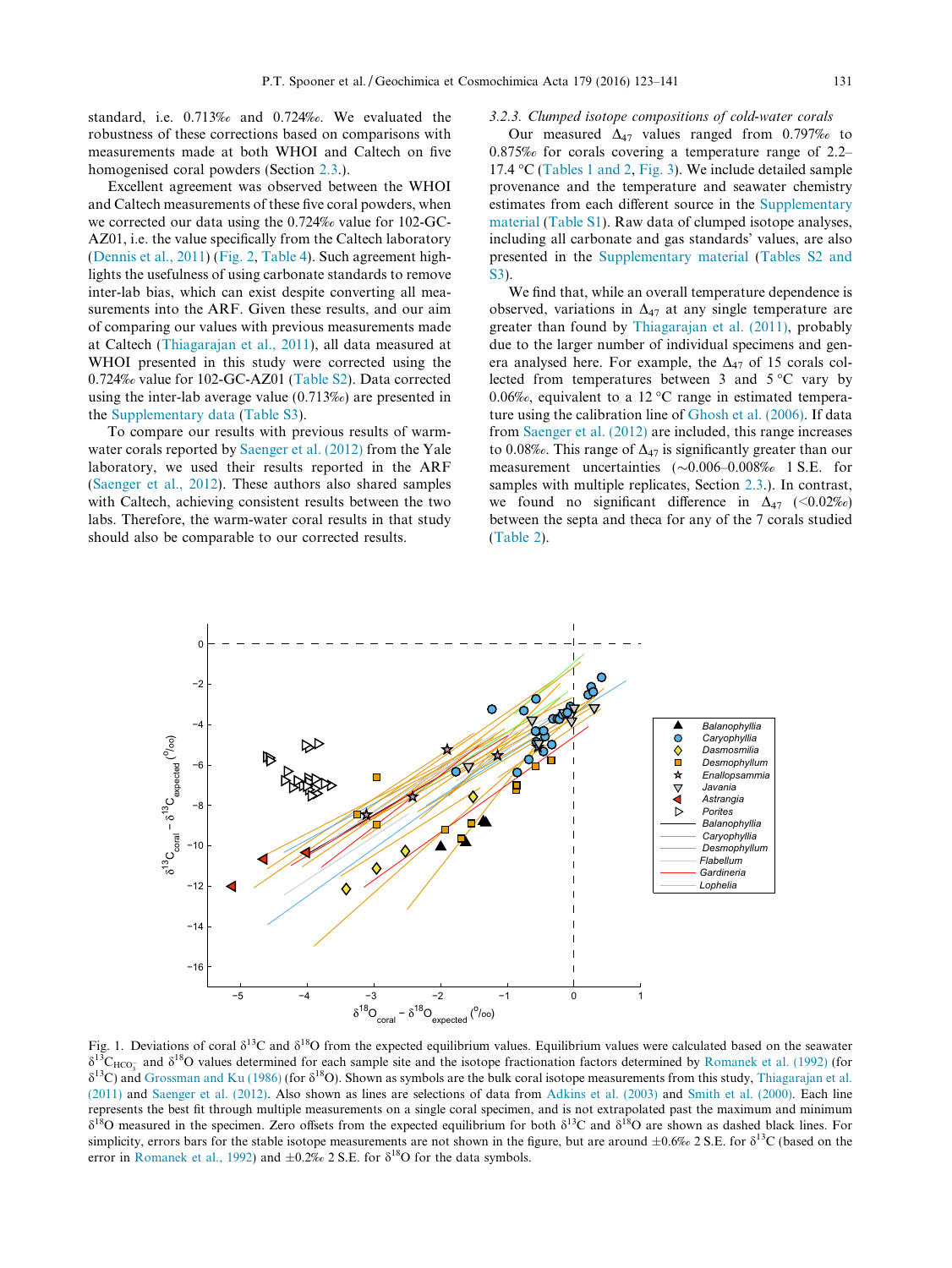# 4. DISCUSSION

## <span id="page-9-0"></span>4.1. Inter-genus variations in cold-water coral  $\Delta_{47}$

The combined coral  $\Delta_{47}$  data from WHOI, Caltech and Yale highlights the previously observed first-order dependence of corals' clumped isotope compositions on their growth temperatures ([Fig. 3\)](#page-10-0). In accordance with previous clumped isotope studies of coral skeletal carbonates, the absolute values of our data lie more closely to the Ghosh calibration line than calibrations with shallower slopes, such as the Dennis calibration line ([Fig. 3](#page-10-0)). We therefore discuss our results by reference to the Ghosh calibration line in the following sections, assuming it represents the carbonate clumped isotope equilibrium, consistent with previous clumped isotope studies of coral skeletal carbonates ([Thiagarajan et al., 2011; Saenger et al., 2012](#page-17-0)).

Note: two versions of the Ghosh line have been derived in the ARF [\(Fig. 3.](#page-10-0) [Dennis et al., 2011; Eagle et al., 2013\)](#page-16-0). Although both of these were based solely on the original data reported by [Ghosh et al. \(2006\),](#page-16-0) they are offset by  $\sim 0.01\%$  due to differences in the ways in which clumped isotope measurement uncertainties were incorporated into the regression analyses. Specifically, [Dennis et al. \(2011\)](#page-16-0) weighted their regression model based on the analytical uncertainties of each measurement, while [Eagle et al.](#page-16-0) [\(2013\)](#page-16-0) did not. In addition, [Zaarur et al. \(2013\)](#page-18-0) recently performed additional carbonate precipitation experiments and derived a new calibration line by combining their new data with the original [Ghosh et al. \(2006\)](#page-16-0) data. [Zaarur et al. \(2013\)](#page-18-0) used residual-based iterative weighting to include the analytical uncertainties in their regression, resulting in a calibration line similar to that reported by [Eagle et al. \(2013\).](#page-16-0) Although these different calibration lines lie within each other's confidence envelopes, the exact version of the calibration line we adopt may slightly alter our conclusions. Here, in the absence of a clear community agreed 'best practice', we adopt the [Dennis et al. \(2011\)](#page-16-0) version of the Ghosh line in our following discussion, since it lies closest to the coral data.

In the absence of clumped isotope vital effects, we would expect our measured coral clumped isotope compositions to cluster evenly around the Ghosh calibration line, the assumed clumped isotope equilibrium line. In this ideal case, the offsets of measured coral  $\Delta_{47}$  from the Ghosh calibration line would follow a normal distribution of mean zero, with a standard deviation equal to the long-term standard deviation for our carbonate standards representing the analytical uncertainty [\(Fig. 4,](#page-11-0) solid red curve). In the following analyses comparing our results to this ideal case we use only data from this study, for which all values of individual replicate measurements were available.

The distributions of offsets within each genus were indeed consistent with normal distributions, but did not have mean values of zero. Instead, with the exception of Caryophyllia, they tended to be offset towards higher values, with mean offsets ranging from  $\sim 0\%$  to 0.04‰ ([Table 5](#page-11-0)). The genera Balanophyllia, Enallopsammia and Dasmosmilia had higher offsets (0.03–0.04‰) than the



Fig. 2. Inter-laboratory comparison of clumped isotope measurements between WHOI and Caltech. Measurements were made on aliquots of the same coral powders (see [Table 4\)](#page-7-0). The dashed line denotes a 1:1 relationship. Errors bars are 1 S.E.

genera Desmophyllum, Caryophyllia and Javania  $(-0.005-0.005%)$ .

With the exception of *Caryophyllia*, chi-squared  $(\chi^2)$ tests for variance suggested that the variances of the offset distributions for each genus were not distinguishable from that of multiple measurements on the carbonate standard 102-GC-AZ01 ([Kanji, 2006\)](#page-16-0) ([Table 5\)](#page-11-0). This result suggests that the spread in results for most genera can be attributed to analytical uncertainties. Samples from the genus Caryophyllia had a significantly greater variance than would be expected from analytical uncertainties [\(Table 5\)](#page-11-0), which we suspect arises from the greater variety of species and morphologies sampled for this genus. Note also that, considering data from all genera, the measurement data have a broader, flatter distribution than the idealised case.

We used Kolmogorov–Smirnov (K–S) tests to evaluate the significance of the difference between the observed offset distributions for each genus and the idealised case – in this case the expected offset distribution around the Ghosh line given our measurement uncertainty [\(Kanji, 2006](#page-16-0)). Samples with greater numbers of replicates are likely to better reflect their true  $\Delta_{47}$ . We therefore weighted the statistical analysis according to the total number of measurements on each genus, i.e. by considering each replicate measurement as an individual sample. Such a procedure means that samples with more replicates are weighted more highly. The number of measurements on any one genus ranged from 12 (for Balanophyllia) to 65 (for Caryophyllia). For the genera Balanophyllia, Enallopsammia and Dasmosmilia, the measured coral clumped isotope compositions did not agree with the distribution of the idealised case, instead forming distributions that were significantly offset above it (>99% likelihood of a difference, [Table 5](#page-11-0)). The same results were obtained using T-tests, confirming that the mean offsets for each of these three genera are significantly greater than zero. It should be noted that if other versions of the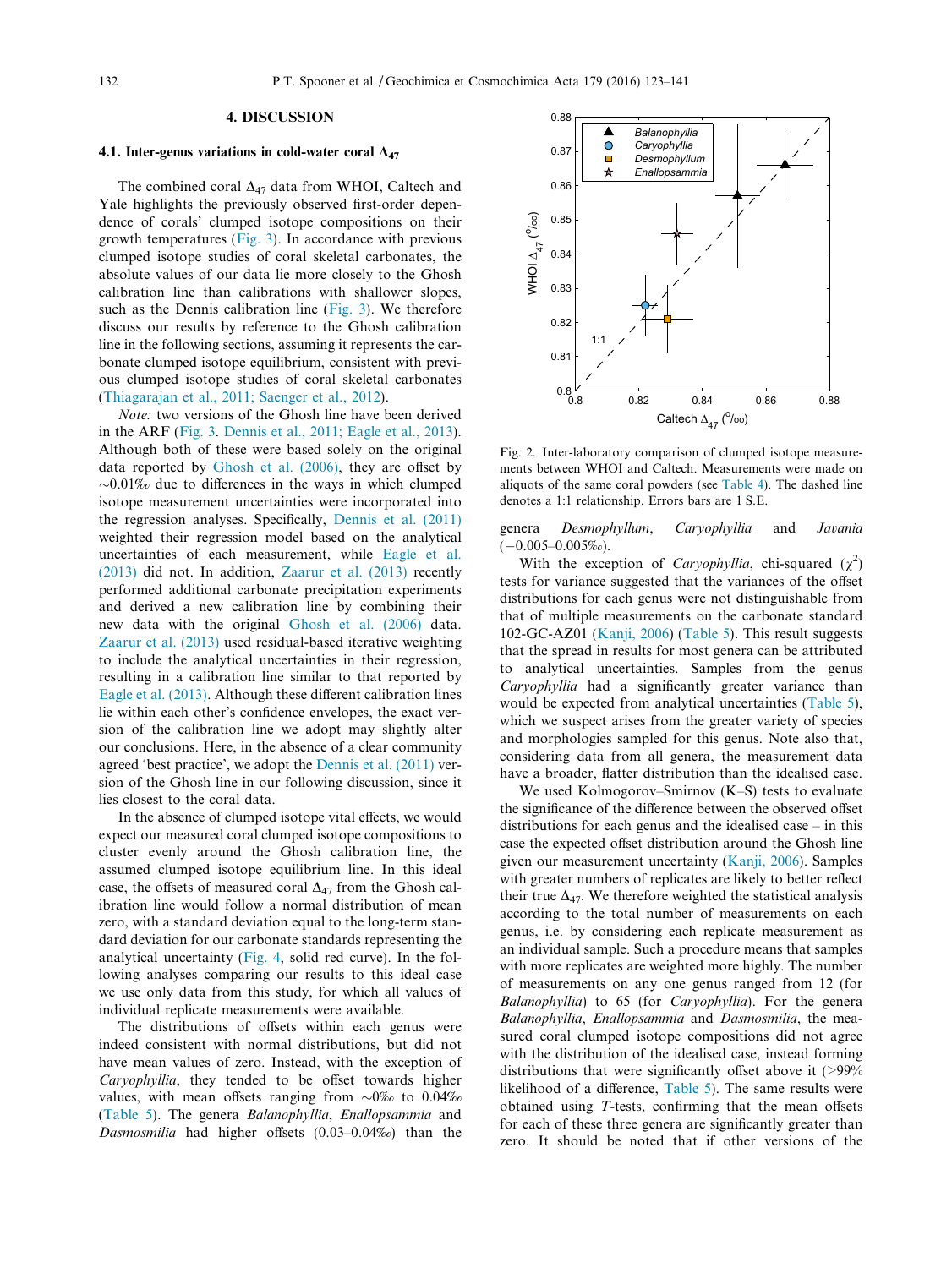<span id="page-10-0"></span>

Fig. 3. Measured  $\Delta_{47}$  versus temperature for corals measured during this study. Data shown are the averages of all subsamples for each coral. Also shown are cold-water and warm-water coral data from [Thiagarajan et al. \(2011\)](#page-17-0) and [Saenger et al. \(2012\)](#page-17-0) after conversion to the absolute reference frame (Section [2.4\)](#page-6-0). In addition, the inorganic calibration lines of [Ghosh et al. \(2006\)](#page-16-0) and [Dennis and Schrag \(2010\)](#page-16-0) as recalculated in [Dennis et al. \(2011\),](#page-16-0) the Ghosh line recalculated by [Eagle et al. \(2013\)](#page-16-0) and the calibration line of [Zaarur et al. \(2013\)](#page-18-0) are also shown. The light and dark grey envelopes represent the 2 S.E. and 1 S.E. respectively of the Ghosh line recalculated by [Dennis et al. \(2011\).](#page-16-0) Errors bars are 1 S.E. in all cases.

inorganic Ghosh calibration are used (eg. [Eagle et al., 2013;](#page-16-0) [Zaarur et al., 2013\)](#page-16-0), all the genera studied here have mean positive offsets that are significant according to the K–S and T-tests, but that the genera Desmophyllum, Caryophyllia and Javania remain close to the lines.

Further Kolmogorov–Smirnov tests were carried out to evaluate differences between different coral genera. These tests showed that there was no significant difference in the distributions of offsets between the genera Desmophyllum and Javania, and between Dasmosmilia and Enallopsammia. However, with the exception of these two pairs of genera, every coral genus had distributions of offsets that were significantly different to those of every other genus ([Fig. 4b](#page-11-0)).

As described above, uncertainties in the Ghosh calibration line make it difficult to establish how close any particular genus lies to the inorganic equilibrium, or how large the mean offsets are for each genus. The existence of other inorganic carbonate calibration lines in the literature further complicates the interpretation of our results [\(Dennis](#page-16-0) [and Schrag, 2010; Kim et al., 2010; Zaarur et al., 2013;](#page-16-0) [Tang et al., 2014; Defliese et al., 2015; Kluge et al., 2015](#page-16-0)). For example, had we assumed that the Dennis calibration line represents the clumped isotope equilibrium, the calculated clumped isotope offsets would have been greater for all genera (e.g.  $\sim 0.1\%$  for *Balanophyllia*). However, the finding that different genera have different offsets from the equilibrium values is not dependent on the assumed clumped isotope equilibrium line [\(Fig. S1](#page-16-0)).

Our results thus provide robust evidence of inter-genus variations in clumped isotope vital effects in cold-water corals. Inter-genus differences in clumped isotope compositions similar to those that we report here for cold-water corals have also been observed in warm-water corals. For example, the genus *Porites* was found to have  $\Delta_{47}$  values systematically offset above the Ghosh calibration line, whereas the genus Astrangia was not ([Saenger et al., 2012\)](#page-17-0).

The presence of clumped isotope vital effects in certain cold-water coral genera provides further evidence that the presence or absence of symbionts is not the driver of such effects. In addition, the suggestion of [Saenger et al. \(2012\)](#page-17-0) that corals exhibiting clumped isotope vital effects could be identified by the relationship between  $\delta^{18}$ O and  $\delta^{13}$ C in the skeleton does not appear to be true for cold-water corals, because all cold-water corals exhibit very similar slopes in their depletions of  $\delta^{18}$ O and  $\delta^{13}$ C [\(Fig. 1](#page-8-0)). Given our new data, it appears that the mechanism causing clumped isotope vital effects may be common to all scleractinian corals – regardless of whether they grow in cold-water or warmwater – and may act to different degrees within different genera.

Note that despite certain genera (Balanophyllia, Dasmosmilia, Enallopsammia and Porites) showing significant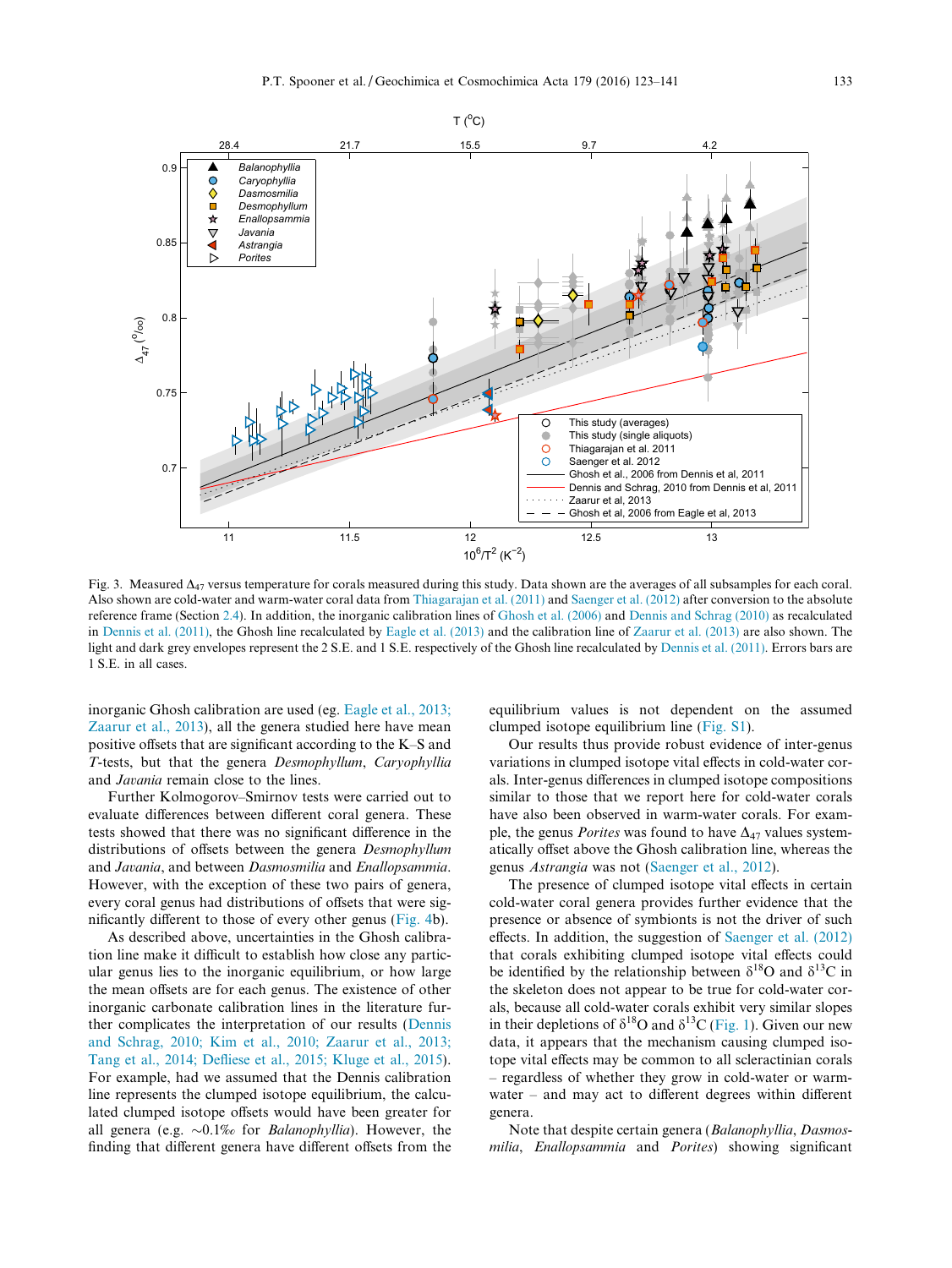<span id="page-11-0"></span>

Fig. 4. Distributions of the deviations of measured coral  $\Delta_{47}$  from the inorganic calibration line of [Ghosh et al. \(2006\)](#page-16-0) recalculated by [Dennis](#page-16-0) [et al. \(2011\).](#page-16-0) (a) Stacked histogram of  $\Delta_{47}$  deviations for single analyses from this study. The solid red curve represents a normal distribution centred on zero (i.e. no offset from the Ghosh calibration line) with a standard deviation equal to the long-term standard deviation of our inhouse carbonate standard 102-GC-AZ01 (0.016‰). The dashed red line is the equivalent normal distribution but with a mean equal to the average offset of our coral data from the Ghosh calibration line. (b) Normalised (i.e. equal area) normal distributions for each genus of coral based on the data in (a). The red curve is the same as described for (a) but normalised. (For interpretation of the references to colour in this figure legend, the reader is referred to the web version of this article.)

clumped isotope vital effects, a relationship between  $\Delta_{47}$ and temperature can still be observed within each of these genera. We suggest that with more work, species- or genus-specific temperature calibrations could be a useful approach for application of the carbonate clumped isotope thermometer in coral skeletons. However, before attempting to use such an approach, it is important to determine the causes of the observed clumped isotope vital effects. We examine possible mechanisms below, beginning with an outline of the coral calcification process that will inform further evaluations of the existing  $\delta^{18}O$ ,  $\delta^{13}C$  and  $\Delta_{47}$  data.

# 4.2. Origins of clumped isotope vital effects in cold-water corals

# 4.2.1. Mechanisms of coral calcification and stable isotope vital effects

Corals are thought to precipitate carbonate from an extracellular calcifying fluid (ECF), separated from the surrounding seawater by the calicoblastic cell membrane ([Fig. 5](#page-13-0), [Saenger et al., 2012\)](#page-17-0). An enzymatic alkalinity pump, e.g. CaATPase, is thought to operate across the cell membrane. It removes two protons from the ECF for every

Table 5

Statistical analysis of the differences in the distributions of measured coral  $\Delta_{47}$  values for each coral genus, relative to an idealised distribution around the inorganic calibration line determined by [Ghosh et al. \(2006\)](#page-16-0). ±Values are 1 S.D. See details in Section [4.1.](#page-9-0)

| Coral genus   | Number of analyses | Mean offset $(\%_0)$ | $K-S$ test<br>$p$ -value | $T$ -test<br><i>p</i> -value | $\chi^2$ test<br>$p$ -value |
|---------------|--------------------|----------------------|--------------------------|------------------------------|-----------------------------|
| Balanophyllia |                    | $0.042 \pm 0.015$    | $3.0 \times 10^{-9}$     | $1.1 \times 10^{-6}$         | 0.9                         |
| Enallopsammia | 14                 | $0.028 \pm 0.014$    | $1.1 \times 10^{-8}$     | $5.4 \times 10^{-9}$         | 0.4                         |
| Dasmosmilia   | 16                 | $0.026 + 0.014$      | $5.9 \times 10^{-7}$     | $3.0 \times 10^{-6}$         | 0.6                         |
| Javania       | 32                 | $0.005 + 0.016$      | $7.6 \times 10^{-2}$     | $6.9 \times 10^{-2}$         | 0.9                         |
| Desmophyllum  |                    | $0.005 \pm 0.015$    | 0.36                     | 0.20                         | 0.7                         |
| Caryophyllia  | 61                 | $-0.0051 \pm 0.022$  | $1.2 \times 10^{-2}$     | $6.7 \times 10^{-2}$         | $6.5 \times 10^{-5}$        |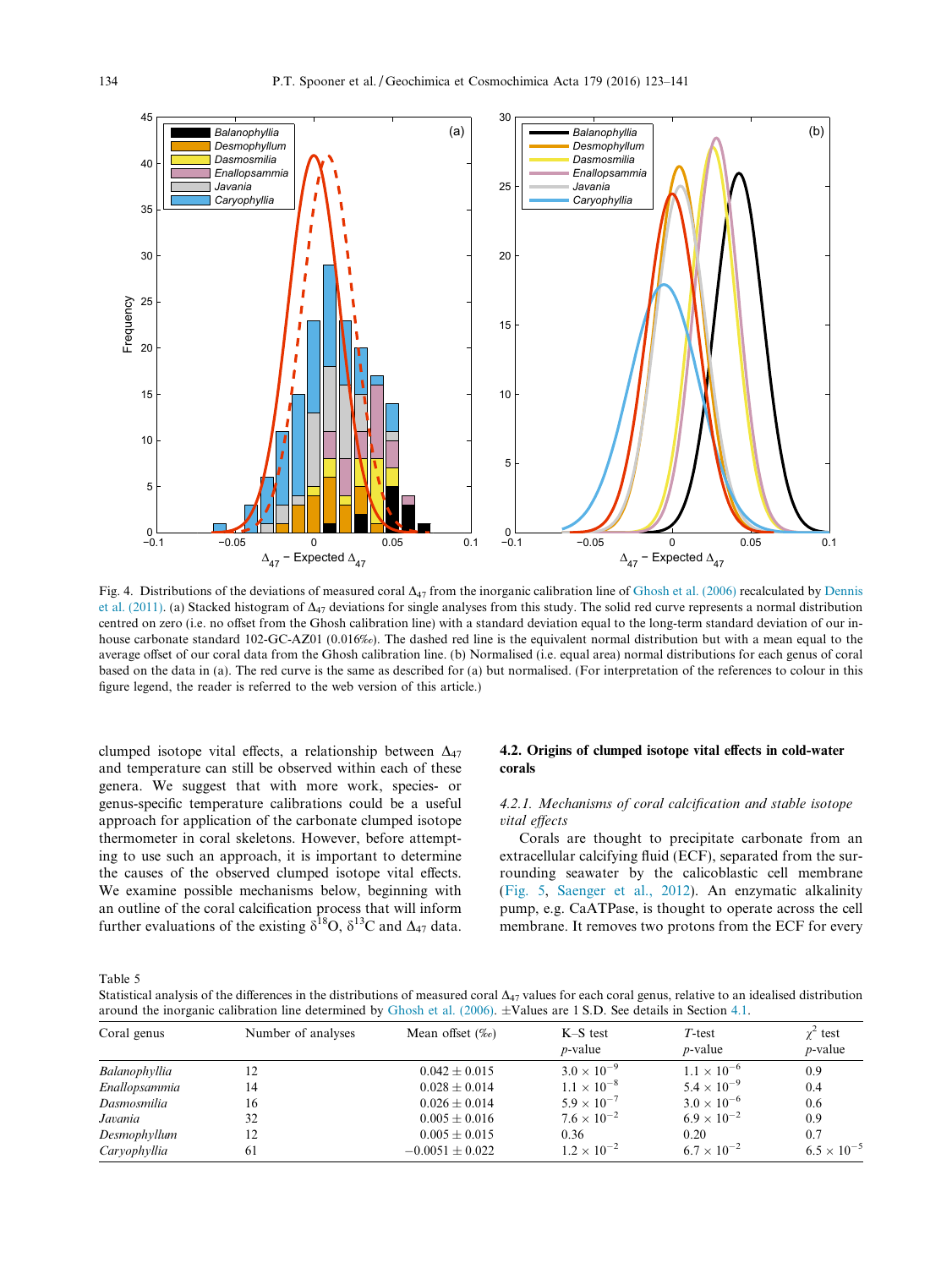<span id="page-12-0"></span> $Ca^{2+}$  pumped into it [\(Ip et al., 1991\)](#page-16-0). This ionic exchange increases the pH and alkalinity of the ECF, causing DIC to speciate towards  $CO_3^{2-}$ . Accordingly the aragonite saturation state in the ECF increases, leading to enhanced aragonite precipitation. Two sources of carbon contribute to the calcification within the ECF; the  $CO<sub>2(aq)</sub>$  diffused across the cell membrane, and seawater DIC from seawater leakage [\(Fig. 5](#page-13-0), eg. [Erez, 1978; Furla et al., 2000](#page-16-0)).

Within this framework of coral calcification, several mechanisms have been proposed to explain the stable isotope ( $\delta^{18}$ O and  $\delta^{13}$ C) vital effects observed in corals. For example, [McConnaughey \(1989\)](#page-17-0) attributed the co-depletion of  $\delta^{18}$ O and  $\delta^{13}$ C in coral skeletons ([Fig. 2](#page-9-0)) to kinetic isotope effects associated with  $CO<sub>2</sub>$  hydration/ hydroxylation reactions. The kinetic isotope effects associated with these reactions can be transferred from the resulting  $HCO<sub>3</sub><sup>-</sup>$  to the carbonate mineral because the rate of coral calcification (i.e. carbonate precipitation) is usually fast.

In comparison, [Adkins et al. \(2003\)](#page-16-0) showed that the depletions of  $\delta^{18}O$  and  $\delta^{13}C$  in coral skeletons are actually decoupled in the dense and rapidly precipitated centres of calcification (COCs), and therefore argued that both these decoupled depletions, and the coupled depletions in the rest of the skeleton could rather be explained by changes in the pH of the ECF and the extent of  $CO<sub>2</sub>$  diffusion across the cell membrane. Speciation of DIC in the coral ECF varies as a function of its pH, with higher pH leading to larger fractions of  $CO_3^{2-}$  relative to  $HCO_3^-$ . Under isotope equilibrium,  $CO_3^{2-}$  has a  $\delta^{18}O$  that is depleted relative to  $HCO_3^-$ [\(McCrea, 1950; Usdowski et al., 1991; Usdowski and](#page-17-0) [Hoefs, 1993\)](#page-17-0). Therefore, if coral calcification makes use of both  $CO_3^{2-}$  and  $HCO_3^-$  to form  $CaCO_3$ , as suggested for other carbonates ([Zeebe, 1999](#page-18-0)), the higher proportion of  $CO_3^{2-}$  at high pH should lead to more depleted skeletal  $\delta^{18}$ O than at lower pH [\(Adkins et al., 2003](#page-16-0)). Higher pH of the ECF would also promote  $CO<sub>2</sub>$  diffusion through the cell membrane, the depleted  $\delta^{13}$ C of which would cause depleted skeletal  $\delta^{13}$ C. These effects could thus result in the co-variance in  $\delta^{18}O$  and  $\delta^{13}C$  observed in the majority of the skeleton, while allowing for the observed limit to  $\delta^{13}C$ depletion in the rapidly precipitated COCs caused by a limit in the capacity for  $CO<sub>2</sub>$  diffusion. However, this pH-based vital effect model requires the COCs to be precipitated at the highest pH of any part of the coral, which appears to be at odds with boron isotope data ([Blamart et al., 2007;](#page-16-0) [Rollion-Bard et al., 2011\)](#page-16-0).

## 4.2.2. Possible causes of observed intra- and inter-genus variations

Recent studies of coral clumped isotope compositions have examined the potential correlations between the clumped isotope and oxygen isotope variations, focusing on several key processes involved in coral calcification, e.g. diffusion,  $CO<sub>2</sub>$  hydration/hydroxylation and equilibrium isotope fractionation amongst different DIC species [\(Guo et al., 2009a; Thiagarajan et al., 2011; Saenger](#page-16-0) [et al., 2012; Tripati et al., 2015\)](#page-16-0). [Guo et al. \(2009a\)](#page-16-0) made first-order estimates about the effects of  $CO<sub>2</sub>$  hydration/ hydroxylation reactions on the carbonate clumped isotope

composition and suggested that they could result in negative slopes of  $\Delta(\Delta_47)/\Delta( \delta^{18}O)$  on the order of -0.05 to  $-0.01$  respectively, where  $\Delta(\Delta_{47}) = \Delta_{47} - \Delta_{47(eq)}$  and  $\Delta(\delta^{18}O) = \delta^{18}O - \delta^{18}O_{\text{(eq)}}$  are defined as the deviations of the coral clumped isotope and oxygen isotope compositions from their expected equilibrium values. An estimate for the effect of  $CO<sub>2</sub>$  diffusion through the lipid-bilayer (based on Knudson diffusion) predicted a similar slope of  $-0.023$ [\(Thiagarajan et al., 2011\)](#page-17-0), although this diffusion model predicts smaller than observed depletions in  $\delta^{13}$ C for a unit depletion in  $\delta^{18}O$  ([Thiagarajan et al., 2011; Saenger et al.,](#page-17-0) [2012](#page-17-0)). Importantly, both of the above processes apply only to DIC derived from the  $CO<sub>2</sub>$  diffused across the cell membrane and not to DIC from the leaked seawater (ambient DIC). In the absence of other processes, pH-driven changes in the ratio of  $CO_3^{2-}$  to  $HCO_3^-$  in the ECF, and thus that incorporated into the skeleton, are not thought to have a large effect on the resulting  $\Delta_{47}$ , because the difference in the  $^{13}$ C $^{-18}$ O clumping effects between these species is quite small;  $(\Delta_{63_{\text{HCO}_{3}^-}})$  - $(\Delta_{63_{\text{CO}_{32}^-}})$  = 0.018‰ ([Guo et al., 2008](#page-16-0)) or 0.033‰ [\(Hill et al., 2014](#page-16-0)) at  $\sim$ 300 K. Calculating the effect of changing pH results in a positive  $\Delta(\Delta_{47})/\Delta(\delta^{18}O)$  slope of  $\sim$ 0.002 ([Guo et al., 2009a; Thiagarajan et al., 2011; Saenger](#page-16-0) [et al., 2012](#page-16-0)),  $\sim$ 0.004 if the ( $\Delta_{63_{\rm HCO_3^-}}$ ) $- (\Delta_{63_{\rm CO_3^-}})$  value from [Hill](#page-16-0) [et al. \(2014\)](#page-16-0) is used, and up to  $\sim$ 0.01 based on experimental data ([Guo et al., 2012; Tripati et al., 2015](#page-16-0)). We refer to the pH effect modelled in [Hill et al. \(2014\)](#page-16-0) for the remainder of the study, noting that it represents an intermediate estimate of the impact of pH change on carbonate  $\Delta_{47}$ .

We compare our coral isotope data with these preliminary theoretically predicted  $\Delta(\Delta_{47})/\Delta(\delta^{18}O)$  slopes to determine the likely processes governing the clumped isotope vital effects in scleractinian corals. Again we assume that the Ghosh calibration line, as recalculated in [Dennis et al.](#page-16-0)  $(2011)$ , represents the carbonate clumped isotope equilibrium in the following discussion. Our broad conclusions are not affected by this choice of calibration line, but we acknowledge that our detailed interpretations may change should a different calibration line prove more realistic (e.g. [Figs. S2, S3\)](#page-16-0).

As described above (Section [3.2.](#page-7-0)), the intra-coral variation of  $\delta^{18}$ O and  $\Delta_{47}$ , e.g. septa vs. theca, are small in all the coral specimens examined (<1.5‰ for  $\delta^{18}O$ , <0.02‰ for  $\Delta_{47}$  respectively). This result suggests that the  $\Delta_{47}$  ranges observed amongst our corals are not simply related to differences between these two macroscopic skeletal architectures. The coral JC094-B0468-Daslm-001 (Dasmosmilia sp.) showed the maximum difference in  $\delta^{18}$ O between the septa and theca, and was associated with a positive  $\Delta$  $(\Delta_{47})/\Delta(\delta^{18}O)$  slope of 0.006  $\pm$  0.016. This slope is very similar to the slope predicted for pH-driven isotope fractionation (0.002–0.01), although both septal and thecal  $\Delta_{47}$  were offset significantly above the expected equilibrium values (by  $\sim 0.016-0.026\%$ ), lying at least partially within the region predicted for kinetic effects associated with  $CO<sub>2</sub>$ hydration and hydroxylation reactions [\(Fig. 6](#page-13-0)a). Given estimated slopes of  $-0.05$ ,  $-0.01$  and  $-0.02$  for the CO<sub>2</sub> hydration and  $CO<sub>2</sub>$  hydroxylation reactions and diffusive processes respectively, and the uncertainties on the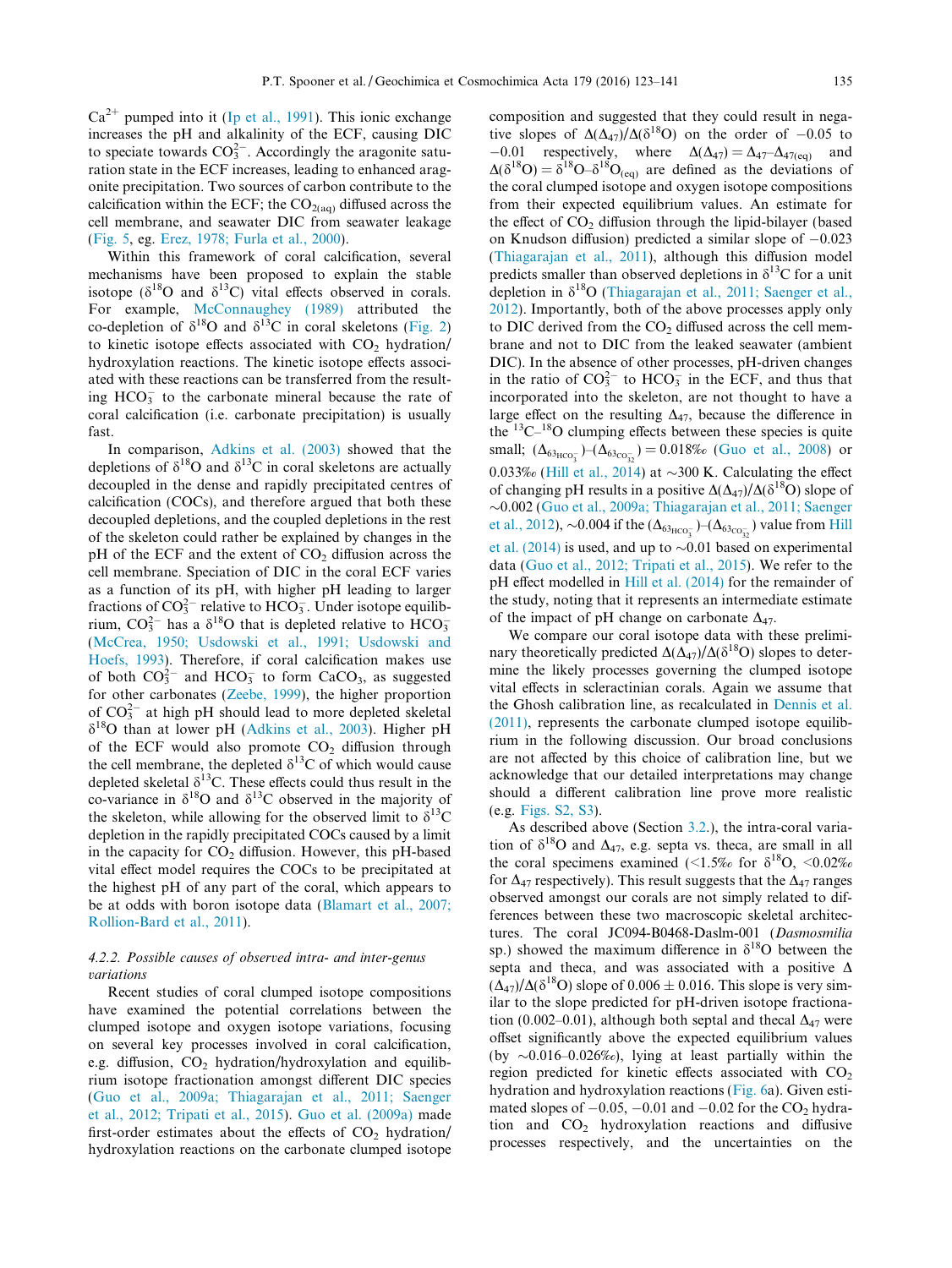<span id="page-13-0"></span>

Fig. 5. Schematic diagram of coral calcification, modified after [Saenger et al. \(2012\)](#page-17-0). Labels and equations indicate the processes involved during coral calcification. Descriptions of each process are given in the text.



Fig. 6. Intra-coral variations of the measured  $\Delta_{47}$  and  $\delta^{18}O$  and their deviations from the expected equilibrium values. Examples are shown for two corals: (a) JC094-B0468-Daslm-001 (Dasmosmilia) and (b) JC094-B0561-JaClm-001 (Javania), where samples were taken from both the theca and septa. Faded and solid symbols represent individual measurements and averages of replicate measurements respectively. The expected equilibrium values are calculated using the equations in Ghosh et al.  $(2006)$  – recalculated by Dennis et al.  $(2011)$  – and [Grossman](#page-16-0) [and Ku \(1986\)](#page-16-0) respectively. Dashed lines show the modelled trajectories of hydration/hydroxylation kinetic effects, diffusive effects and equilibrium precipitation at varying pH (Section [4.2.2](#page-12-0)). Error bars are 1 S.E.

observed theca-septa  $\Delta(\Delta_{47})/\Delta(\delta^{18}O)$  slope, this sample suggests that the more extreme slopes predicted for kinetic effects may not explain the intra-coral variation here. However, the large uncertainties on the slope do not preclude less extreme kinetic isotope effects (i.e.  $CO<sub>2</sub>$  hydroxylation) acting within this sample. The sample JC094-B0561-Jav-001 (Javania) also had a relatively large difference in  $\delta^{18}O$ between the septa and theca (0.9‰). In this case the slope between the two data points was negative  $(-0.020)$  $\pm$  0.024), very similar to the slope for diffusional effects and lying within the region bound by the slopes of the

 $CO<sub>2</sub>$  hydration and hydroxylation reactions (Fig. 6b). However, the large uncertainties do not rule out a slope equal to that of a pH-driven vital effect. Therefore, our isotope measurements within single specimens cannot isolate one mechanism causing intra-coral isotope vital effects at the macro-scale. Further detailed work could aim to investigate intra-coral variation further, including the impacts of micro-scale features, such as centres of calcification.

The greater range in  $\delta^{18}O$  within and between different coral genera allows us to evaluate the mechanisms of observed vital effects further. We plot isotope data for those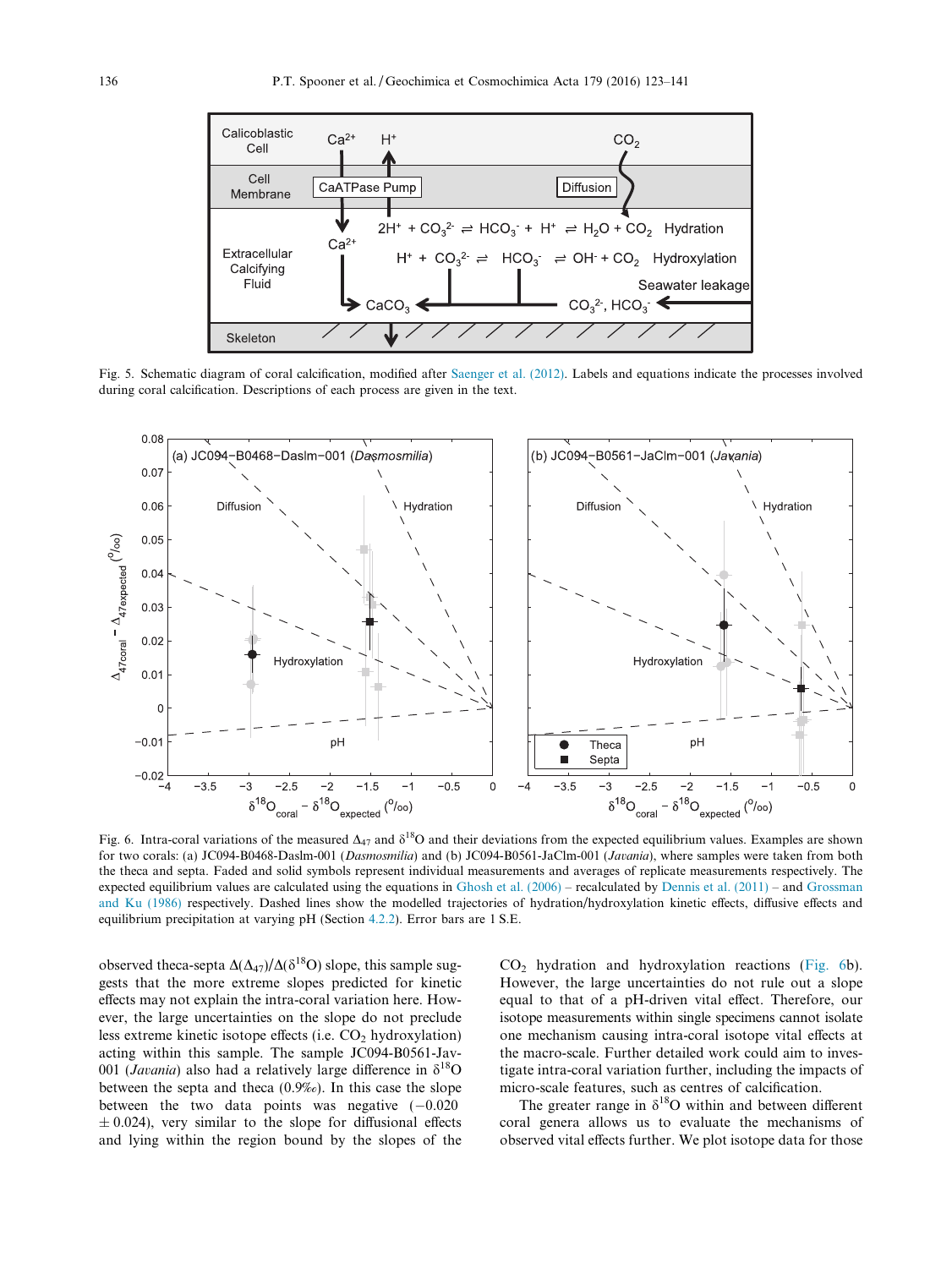<span id="page-14-0"></span>genera that exhibit  $\delta^{18}O$  depletions large enough to establish relationships between  $\Delta(\Delta_{47})$  and  $\Delta(\delta^{18}O)$  in Fig. 7a, and plot data for the other genera separately in Fig. 7b. In general, warm-water corals appear to exhibit a larger depletion in  $\delta^{18}$ O than cold-water corals despite similar ranges in  $\Delta(\Delta_{47})$ . All genera appear to be consistent with near-zero slopes of  $\Delta(\Delta_{47})/\Delta(8^{18}O)$ , but as previously

highlighted, different genera have different offsets from the expected  $\Delta_{47}$  equilibrium, suggesting differences in the vital effect mechanisms between them. For example, a line of best fit through the Desmophyllum data (WHOI and Caltech) has a slope of  $-0.0013 \pm 0.0024$  and an intercept of  $0.0066 \pm 0.0045$ , suggesting variations in the pH of the ECF are a primary control on the variability of  $\delta^{18}O$  and



Fig. 7. Deviations of the measured coral  $\Delta_{47}$  and  $\delta^{18}O$  from the expected equilibrium values for different coral genera. (a) Subsample (i.e. theca or septa) averages for coral genera with >1‰ depletions in  $\delta^{18}O$ . (b) Subsample (i.e. theca or septa) averages for coral genera with <1‰ depletions in  $\delta^{18}$ O; other genera are shown as faded symbols. Also shown are cold-water and warm-water coral data from [Thiagarajan et al.](#page-17-0) [\(2011\)](#page-17-0) and [Saenger et al. \(2012\)](#page-17-0) after conversion to the absolute reference frame (Section [2.4](#page-6-0)). The expected equilibrium values are calculated using the equations in [Ghosh et al. \(2006\)](#page-16-0) – recalculated by [Dennis et al. \(2011\)](#page-16-0) – and [Grossman and Ku \(1986\)](#page-16-0) respectively. Dashed lines show the modelled trajectories of hydration/hydroxylation kinetic effects, diffusive effects and equilibrium precipitation at varying pH (Section [4.2.2\)](#page-12-0). Error bars are 1 S.E.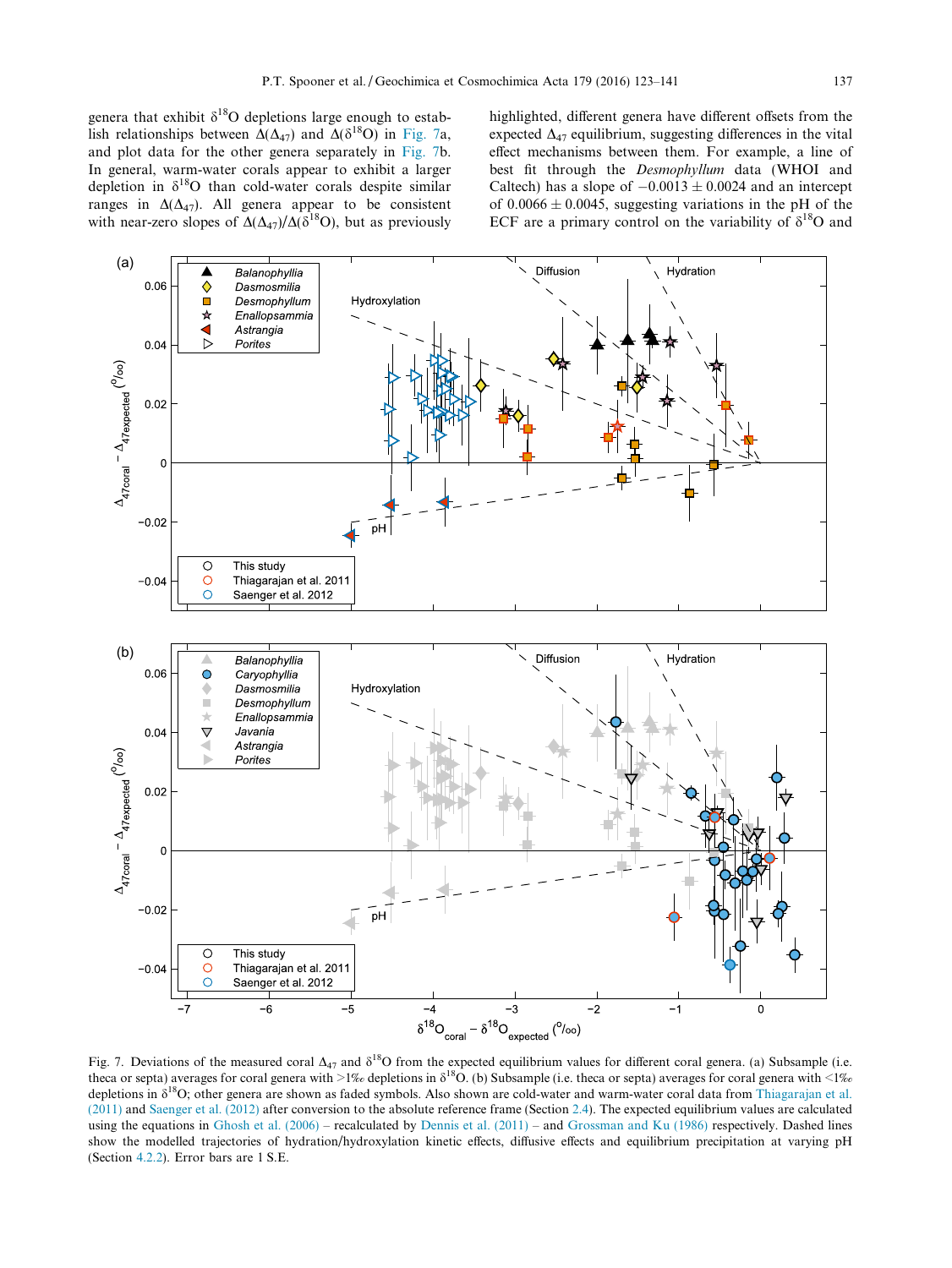$\Delta_{47}$  amongst the different individuals of this genus. The warm-water genus Astrangia could also be consistent with this pattern. However, given the uncertainties associated with the Ghosh line described previously, it is possible that the  $\Delta_{47}$  of the genus *Desmophyllum* may also be systematically above the clumped isotope equilibrium ([Figs. S2, S3\)](#page-16-0). Better constraints on the inorganic equilibrium line will be needed to fully address this question.

The cold-water genera Balanophyllia, Dasmosmilia and Enallopsammia seem to be inconsistent with pH being the sole driver of isotope variations, lying in the region broadly covered by the first-order models of the effects of  $CO<sub>2</sub>$  hydration/hydroxylation and/or diffusion ([Fig. 7a](#page-14-0)). This observation is also true for the two data points for the genera *Caryophyllia* and *Javania* that have  $\delta^{18}$ O depletions of >1% ([Fig. 7b](#page-14-0)). The warm-water genus Porites exhibits similar  $\Delta_{47}$  offsets to the cold-water corals in [Fig. 7a](#page-14-0), ranging from  $\sim$ 0–0.04‰, suggesting that a similar range of  $\Delta_{47}$  vital effects could be in operation for both groups of corals. As noted above, the diffusion model predicts smaller than observed depletions in  $\delta^{13}$ C per unit depletion in  $\delta^{18}$ O ([Thiagarajan](#page-17-0) [et al., 2011; Saenger et al., 2012\)](#page-17-0). Therefore, kinetic effects associated with  $CO<sub>2</sub>$  hydration/hydroxylation reactions would appear to be the more likely candidate for causing the clumped isotope vital effects observed for these samples.

Of course, it is likely that multiple processes act in concert during coral calcification and simultaneously affect the isotope composition of coral skeleton, producing the whole range of isotope signatures observed, including the genusspecific differences observed here. If true, this may complicate the comparison between the experimental data and the model predicted  $\Delta(\Delta_{47})/\Delta(\delta^{18}O)$  slopes for each individual process acting independently. Future modelling work should aim to systematically take into account the effects of multiple processes in order to more accurately constrain the role of each process in determining the isotope composition of coral skeletons, and to test whether species- or genus-specific calibration of clumped isotope thermometers would be appropriate.

# 5. CONCLUSIONS

We have tested the calibration of the carbonate clumped isotope thermometer in cold-water scleractinian corals, using a new set of samples that includes six of coral genera. We validated our clumped isotope data by directly comparing measurements made in two different laboratories (WHOI and Caltech) on the same sample powders. We found excellent agreement between laboratories once the data were normalised with reference to the in-house carbonate standards, suggesting that this normalisation may be a useful way to remove inter-laboratory biases which were not removed by converting clumped isotope data into the absolute reference frame.

We show that some cold-water coral genera exhibit clumped isotope vital effects, with their  $\Delta_{47}$  values consistently higher than the expected equilibrium values, similar to findings for some warm-water corals ([Saenger et al.,](#page-17-0) [2012\)](#page-17-0). The similarity between cold-water and warm-water corals with respect to the ranges of clumped isotope vital effects observed supports previous suggestions that the presence or absence of symbiotic algae is not a governing factor for clumped isotope vital effects in scleractinian corals. Instead, we suggest that these vital effects are most likely related to kinetic effects associated with  $CO<sub>2</sub>$ hydration/hydroxylation reactions within the extracellular calcifying fluid of the corals and are common to both warm- and cold-water corals. We found no significant difference in  $\Delta_{47}$  between the theca and septa of individual specimens, suggesting that macro-scale skeletal features are not related to variations in  $\Delta_{47}$ . Current uncertainty in the appropriate clumped isotope equilibrium line complicates the detailed interpretations of our results. However, the fact that the magnitudes of the clumped isotope offsets from expected equilibrium vary between different coral genera is not dependent on the choice of clumped isotope equilibrium line, and suggests that clumped isotope vital effects are present and expressed more in some genera than others. Further research into the differences between different inorganic calibration lines will be important in determining the presence and causes of clumped isotope vital effects in any given coral genus.

Our data complicate the use of the carbonate clumped isotope thermometer in corals, suggesting that it cannot be straightforwardly applied across all species of coldwater coral without introducing significant uncertainty into reconstructed temperatures. However, given the apparent temperature dependence of  $\Delta_{47}$ , even in genera exhibiting significant clumped isotope vital effects, we suggest that the use of species-specific calibrations could still be a useful approach. In order to determine the reliability of this thermometer back through time, further work should also test it in fossil samples by comparison with other, independent temperature proxies, such as the Li/Mg ratio in corals ([Case](#page-16-0) [et al., 2010; Hathorne et al., 2013; Raddatz et al., 2013;](#page-16-0) [Montagna et al., 2014\)](#page-16-0).

#### ACKNOWLEDGEMENTS

We thank Prof. Benjamin H. Passey for generously providing the 102-GC-AZ01 carbonate standard and help during the construction of the automated clumped isotope analysis system at WHOI and Professors John Eiler and Jess Adkins for providing the facilities at Caltech for the inter-laboratory comparison study and for helpful discussion. This work was supported by a British National Environment Research Council studentship to P. Spooner (NE/K500823/1), National Science Foundation Grant NSF-ANT-1246387 and The Penzance Endowed Fund in Support of Assistant Scientists (WHOI) to W. Guo, and by funds from the European Research Council, the Leverhulme Trust and a Marie Curie Reintegration grant. Oxygen isotope analyses of seawater samples at BGS were funded by the NERC Isotope Geosciences Facilities Steering Committee.

# APPENDIX A. SUPPLEMENTARY DATA

Supplementary data associated with this article can be found, in the online version, at [http://dx.doi.org/10.1016/](http://dx.doi.org/10.1016/j.gca.2016.01.023) [j.gca.2016.01.023](http://dx.doi.org/10.1016/j.gca.2016.01.023).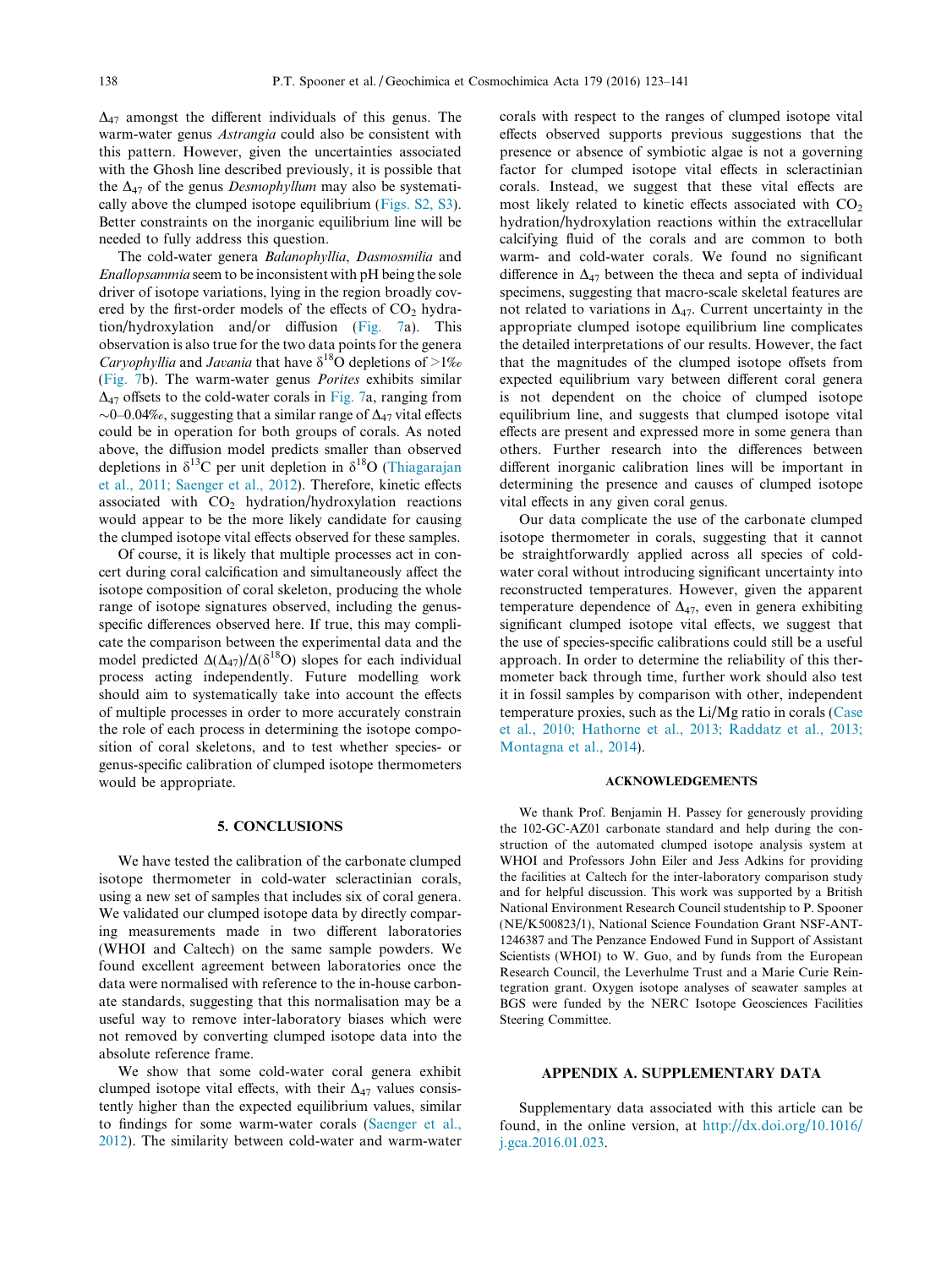#### REFERENCES

- <span id="page-16-0"></span>[Adkins J. F., Boyle E. A., Curry W. B. and Lutringer A. \(2003\)](http://refhub.elsevier.com/S0016-7037(16)30007-2/h0005) [Stable isotopes in deep-sea corals and a new mechanism for](http://refhub.elsevier.com/S0016-7037(16)30007-2/h0005) [''vital effects](http://refhub.elsevier.com/S0016-7037(16)30007-2/h0005)". [Geochim. Cosmochim. Acta](http://refhub.elsevier.com/S0016-7037(16)30007-2/h0005) 67, 1129–1143.
- [Alibert C. and McCulloch M. T. \(1997\) Strontium/calcium ratios](http://refhub.elsevier.com/S0016-7037(16)30007-2/h0010) [in modern Porites corals from the Great Barrier Reef as a proxy](http://refhub.elsevier.com/S0016-7037(16)30007-2/h0010) [for sea surface temperature: calibration of the thermometer and](http://refhub.elsevier.com/S0016-7037(16)30007-2/h0010) [monitoring of ENSO.](http://refhub.elsevier.com/S0016-7037(16)30007-2/h0010) Paleoceanography 12, 345–363.
- [Barker S., Cacho I., Benway H. and Tachikawa K. \(2005\)](http://refhub.elsevier.com/S0016-7037(16)30007-2/h0015) [Planktonic foraminiferal Mg/Ca as a proxy for past oceanic](http://refhub.elsevier.com/S0016-7037(16)30007-2/h0015) [temperatures: a methodological overview and data compilation](http://refhub.elsevier.com/S0016-7037(16)30007-2/h0015) [for the Last Glacial Maximum.](http://refhub.elsevier.com/S0016-7037(16)30007-2/h0015) Quat. Sci. Rev. 24, 821–834.
- [Blamart D., Rollion-Bard C., Meibom A., Cuif J. P., Juillet-Leclerc](http://refhub.elsevier.com/S0016-7037(16)30007-2/h0020) [A. and Dauphin Y. \(2007\) Correlation of boron isotopic](http://refhub.elsevier.com/S0016-7037(16)30007-2/h0020) [composition with ultrastructure in the deep-sea coral Lophelia](http://refhub.elsevier.com/S0016-7037(16)30007-2/h0020) [pertusa: implications for biomineralization and paleo-pH.](http://refhub.elsevier.com/S0016-7037(16)30007-2/h0020) [Geochem. Geophys. Geosyst.](http://refhub.elsevier.com/S0016-7037(16)30007-2/h0020) 8, Q12001.
- [Burke A. and Robinson L. F. \(2012\) The Southern Ocean' role in](http://refhub.elsevier.com/S0016-7037(16)30007-2/h0025) [carbon exchange during the last deglaciation.](http://refhub.elsevier.com/S0016-7037(16)30007-2/h0025) Science 335, 557-[561.](http://refhub.elsevier.com/S0016-7037(16)30007-2/h0025)
- [Burke A., Robinson L. F., McNichol A. P., Jenkins W. J., Scanlon](http://refhub.elsevier.com/S0016-7037(16)30007-2/h0030) [K. M. and Gerlach D. S. \(2010\) Reconnaissance dating: a new](http://refhub.elsevier.com/S0016-7037(16)30007-2/h0030) [radiocarbon method applied to assessing the temporal distri](http://refhub.elsevier.com/S0016-7037(16)30007-2/h0030)[bution of Southern Ocean deep-sea corals.](http://refhub.elsevier.com/S0016-7037(16)30007-2/h0030) Deep-Sea Res. Part [I-Oceanogr. Res. Pap.](http://refhub.elsevier.com/S0016-7037(16)30007-2/h0030) 57, 1510–1520.
- [Cairns S. D. \(2007\) Deep-water corals: an overview with special](http://refhub.elsevier.com/S0016-7037(16)30007-2/h0035) [reference to diversity and distribution of deep-water Sclerac-](http://refhub.elsevier.com/S0016-7037(16)30007-2/h0035)tinian corals. [Bull. Mar. Sci.](http://refhub.elsevier.com/S0016-7037(16)30007-2/h0035) 81, 311-322.
- [Came R. E., Eiler J. M., Veizer J., Azmy K., Brand U. and](http://refhub.elsevier.com/S0016-7037(16)30007-2/h0040) [Weidman C. R. \(2007\) Coupling of surface temperatures and](http://refhub.elsevier.com/S0016-7037(16)30007-2/h0040) atmospheric  $CO<sub>2</sub>$  [concentrations during the Palaeozoic era.](http://refhub.elsevier.com/S0016-7037(16)30007-2/h0040) Nature 449[, 198–201.](http://refhub.elsevier.com/S0016-7037(16)30007-2/h0040)
- [Came R. E., Brand U. and Affek H. P. \(2014\) Clumped isotope](http://refhub.elsevier.com/S0016-7037(16)30007-2/h0045) [signatures in modern brachiopod carbonate.](http://refhub.elsevier.com/S0016-7037(16)30007-2/h0045) Chem. Geol. 377, [20–30.](http://refhub.elsevier.com/S0016-7037(16)30007-2/h0045)
- [Case D. H., Robinson L. F., Auro M. E. and Gagnon A. C. \(2010\)](http://refhub.elsevier.com/S0016-7037(16)30007-2/h0050) [Environmental and biological controls on Mg and Li in deep](http://refhub.elsevier.com/S0016-7037(16)30007-2/h0050)[sea scleractinian corals.](http://refhub.elsevier.com/S0016-7037(16)30007-2/h0050) EPSL 300, 215–225.
- [Cheng H., Adkins J., Edwards R. L. and Boyle E. A. \(2000\) U–Th](http://refhub.elsevier.com/S0016-7037(16)30007-2/h0055) dating of deep-sea corals. [Geochim. Cosmochim. Acta](http://refhub.elsevier.com/S0016-7037(16)30007-2/h0055) 64, 2401– [2416.](http://refhub.elsevier.com/S0016-7037(16)30007-2/h0055)
- [Defliese W. F., Hren M. T. and Lohmann K. C. \(2015\) Compo](http://refhub.elsevier.com/S0016-7037(16)30007-2/h0060)[sitional and temperature effects of phosphoric acid fractiona](http://refhub.elsevier.com/S0016-7037(16)30007-2/h0060)[tion on](http://refhub.elsevier.com/S0016-7037(16)30007-2/h0060)  $\Delta_{47}$  [analysis and implications for discrepant](http://refhub.elsevier.com/S0016-7037(16)30007-2/h0060) [calibrations.](http://refhub.elsevier.com/S0016-7037(16)30007-2/h0060) Chem. Geol. 396, 51–60.
- [Dennis K. J. and Schrag D. P. \(2010\) Clumped isotope thermom](http://refhub.elsevier.com/S0016-7037(16)30007-2/h0065)[etry of carbonatites as an indicator of diagenetic alteration.](http://refhub.elsevier.com/S0016-7037(16)30007-2/h0065) [Geochim. Cosmochim. Acta](http://refhub.elsevier.com/S0016-7037(16)30007-2/h0065) 74, 4110–4122.
- [Dennis K. J., Affek H. P., Passey B. H., Schrag D. P. and Eiler J.](http://refhub.elsevier.com/S0016-7037(16)30007-2/h0070) [M. \(2011\) Defining an absolute reference frame for 'clumped'](http://refhub.elsevier.com/S0016-7037(16)30007-2/h0070) isotope studies of  $CO<sub>2</sub>$ . [Geochim. Cosmochim. Acta](http://refhub.elsevier.com/S0016-7037(16)30007-2/h0070) 75, 7117– [7131.](http://refhub.elsevier.com/S0016-7037(16)30007-2/h0070)
- [Eagle R. A., Eiler J. M., Tripati A. K., Ries J. B., Freitas P. S.,](http://refhub.elsevier.com/S0016-7037(16)30007-2/h0075) [Hiebenthal C., Wanamaker, Jr., A. D., Taviani M., Elliot M.,](http://refhub.elsevier.com/S0016-7037(16)30007-2/h0075) [Marenssi S., Nakamura K., Ramirez P. and Roy K. \(2013\) The](http://refhub.elsevier.com/S0016-7037(16)30007-2/h0075) [influence of temperature and seawater carbonate saturation](http://refhub.elsevier.com/S0016-7037(16)30007-2/h0075) [state on C-13–O-18 bond ordering in bivalve mollusks.](http://refhub.elsevier.com/S0016-7037(16)30007-2/h0075) [Biogeosciences](http://refhub.elsevier.com/S0016-7037(16)30007-2/h0075) 10, 4591–4606.
- [Eiler J. M. and Schauble E. \(2004\) \(OCO\)-O-18-C-13-O-16 in](http://refhub.elsevier.com/S0016-7037(16)30007-2/h0085) Earth's atmosphere. [Geochim. Cosmochim. Acta](http://refhub.elsevier.com/S0016-7037(16)30007-2/h0085) 68, 4767–4777.
- [Erez J. \(1978\) Vital effect on stable-isotope composition seen in](http://refhub.elsevier.com/S0016-7037(16)30007-2/h0090) [foraminifera and coral skeletons.](http://refhub.elsevier.com/S0016-7037(16)30007-2/h0090) Nature 273, 199–202.
- [Falkowski P. G., Dubinsky Z., Muscatine L. and Porter J. W.](http://refhub.elsevier.com/S0016-7037(16)30007-2/h0095) [\(1984\) Light and the bioenergetics of a symbiotic coral.](http://refhub.elsevier.com/S0016-7037(16)30007-2/h0095) [Bioscience](http://refhub.elsevier.com/S0016-7037(16)30007-2/h0095) 34, 705–709.
- [Furla P., Galgani I., Durand I. and Allemand D. \(2000\) Sources](http://refhub.elsevier.com/S0016-7037(16)30007-2/h0100) [and mechanisms of inorganic carbon transport for coral](http://refhub.elsevier.com/S0016-7037(16)30007-2/h0100) [calcification and photosynthesis.](http://refhub.elsevier.com/S0016-7037(16)30007-2/h0100) J. Exp. Biol. 203, 3445–3457.
- [Gagnon A. C., Adkins J. F., Fernandez D. P. and Robinson L. F.](http://refhub.elsevier.com/S0016-7037(16)30007-2/h0105) [\(2007\) Sr/Ca and Mg/Ca vital effects correlated with skeletal](http://refhub.elsevier.com/S0016-7037(16)30007-2/h0105) [architecture in a scleractinian deep-sea coral and the role of](http://refhub.elsevier.com/S0016-7037(16)30007-2/h0105) [Rayleigh fractionation.](http://refhub.elsevier.com/S0016-7037(16)30007-2/h0105) EPSL 261, 280–295.
- [Gao P., Xu X., Zhou L., Pack M. A., Griffin S., Santos G. M.,](http://refhub.elsevier.com/S0016-7037(16)30007-2/h0110) [Southon J. R. and Liu K. \(2014\) Rapid sample preparation of](http://refhub.elsevier.com/S0016-7037(16)30007-2/h0110) [dissolved inorganic carbon in natural waters using a headspace](http://refhub.elsevier.com/S0016-7037(16)30007-2/h0110)[extraction approach for radiocarbon analysis by accelerator](http://refhub.elsevier.com/S0016-7037(16)30007-2/h0110) [mass spectrometry.](http://refhub.elsevier.com/S0016-7037(16)30007-2/h0110) Limnol. Oceanogr. 12, 174–190.
- [Ghosh P., Adkins J., Affek H., Balta B., Guo W. F., Schauble E.](http://refhub.elsevier.com/S0016-7037(16)30007-2/h0115) [A., Schrag D. and Eller J. M. \(2006\) \(13\)C–\(18\)O bonds in](http://refhub.elsevier.com/S0016-7037(16)30007-2/h0115) [carbonate minerals: a new kind of paleothermometer.](http://refhub.elsevier.com/S0016-7037(16)30007-2/h0115) Geochim. [Cosmochim. Acta](http://refhub.elsevier.com/S0016-7037(16)30007-2/h0115) 70, 1439–1456.
- [Grossman E. L. and Ku T. L. \(1986\) Oxygen and carbon isotopic](http://refhub.elsevier.com/S0016-7037(16)30007-2/h0120) [fractionation in biogenic aragonite – temperature effects.](http://refhub.elsevier.com/S0016-7037(16)30007-2/h0120) Chem. Geol. 59[, 59–74.](http://refhub.elsevier.com/S0016-7037(16)30007-2/h0120)
- [Guo W., Daeron M., Niles P., Genty D., Kim S. T., Vonhof H.,](http://refhub.elsevier.com/S0016-7037(16)30007-2/h0125) [Affek H., Wainer K., Blamart D. and Eiler J. \(2008\) C-13–O-18](http://refhub.elsevier.com/S0016-7037(16)30007-2/h0125) [bonds in dissolved inorganic carbon: implications for carbonate](http://refhub.elsevier.com/S0016-7037(16)30007-2/h0125) [clumped isotope thermometry.](http://refhub.elsevier.com/S0016-7037(16)30007-2/h0125) Geochim. Cosmochim. Acta 72. [A336.](http://refhub.elsevier.com/S0016-7037(16)30007-2/h0125)
- Guo W., Kim S., Thiagarajan N., Adkins J. F. and Eiler J. M. (2009) Mechanisms for ''vital effects" in biogenic carbonates: new perspectives based on abundances of 13C–18O bonds. Eos Trans. AGU 90, Fall Meet. Suppl. PP34B-07 (abstr.).
- [Guo W., Mosenfelder J. L., Goddard, III, W. A. and Eiler J. M.](http://refhub.elsevier.com/S0016-7037(16)30007-2/h0135) [\(2009b\) Isotopic fractionations associated with phosphoric acid](http://refhub.elsevier.com/S0016-7037(16)30007-2/h0135) [digestion of carbonate minerals: insights from first-principles](http://refhub.elsevier.com/S0016-7037(16)30007-2/h0135) [theoretical modeling and clumped isotope measurements.](http://refhub.elsevier.com/S0016-7037(16)30007-2/h0135) [Geochim. Cosmochim. Acta](http://refhub.elsevier.com/S0016-7037(16)30007-2/h0135) 73, 7203–7225.
- [Guo W., Kim S. T., Yuan J. and Farquhar J. B. P. \(2012\) 13C–18O](http://refhub.elsevier.com/S0016-7037(16)30007-2/h0140) [bonds in dissolved inorganic carbon: toward a better under](http://refhub.elsevier.com/S0016-7037(16)30007-2/h0140)[standing of clumped isotope thermometer in biogenic carbon](http://refhub.elsevier.com/S0016-7037(16)30007-2/h0140)ates. [Mineral. Mag.](http://refhub.elsevier.com/S0016-7037(16)30007-2/h0140) 76, 1791.
- [Hathorne E. C., Felis T., Suzuki A., Kawahata H. and Cabioch G.](http://refhub.elsevier.com/S0016-7037(16)30007-2/h9000) [\(2013\) Lithium in the aragonite skeletons of massive Porites](http://refhub.elsevier.com/S0016-7037(16)30007-2/h9000) [corals: A new tool to reconstruct tropical sea surface temper](http://refhub.elsevier.com/S0016-7037(16)30007-2/h9000)atures. [Paleoceanography](http://refhub.elsevier.com/S0016-7037(16)30007-2/h9000) 28, 143–152.
- [Henkes G. A., Passey B. H., Wanamaker, Jr., A. D., Grossman E.](http://refhub.elsevier.com/S0016-7037(16)30007-2/h0145) [L., Ambrose, Jr., W. G. and Carroll M. L. \(2013\) Carbonate](http://refhub.elsevier.com/S0016-7037(16)30007-2/h0145) [clumped isotope compositions of modern marine mollusk and](http://refhub.elsevier.com/S0016-7037(16)30007-2/h0145) brachiopod shells. [Geochim. Cosmochim. Acta](http://refhub.elsevier.com/S0016-7037(16)30007-2/h0145) 106, 307–325.
- [Hill P. S., Tripati A. K. and Schauble E. A. \(2014\) Theoretical](http://refhub.elsevier.com/S0016-7037(16)30007-2/h0150) [constraints on the effects of pH, salinity, and temperature on](http://refhub.elsevier.com/S0016-7037(16)30007-2/h0150) [clumped isotope signatures of dissolved inorganic carbon](http://refhub.elsevier.com/S0016-7037(16)30007-2/h0150) [species and precipitating carbonate minerals.](http://refhub.elsevier.com/S0016-7037(16)30007-2/h0150) Geochim. Cos[mochim. Acta](http://refhub.elsevier.com/S0016-7037(16)30007-2/h0150) 125, 610–652.
- [Huntington K. W., Eiler J. M., Affek H. P., Guo W., Bonifacie M.,](http://refhub.elsevier.com/S0016-7037(16)30007-2/h0155) [Yeung L. Y., Thiagarajan N., Passey B., Tripati A., Daeron M.](http://refhub.elsevier.com/S0016-7037(16)30007-2/h0155) and Came R. (2009) Methods and limitations of 'clumped'  $CO<sub>2</sub>$ [isotope \(Delta\(47\)\) analysis by gas-source isotope ratio mass](http://refhub.elsevier.com/S0016-7037(16)30007-2/h0155) spectrometry. [J. Mass Spectr.](http://refhub.elsevier.com/S0016-7037(16)30007-2/h0155) 44, 1318-1329.
- [Ip Y. K., Lim A. L. L. and Lim R. W. L. \(1991\) Some properties of](http://refhub.elsevier.com/S0016-7037(16)30007-2/h0160) [calcium-activated adenosine-triphosphate from the hermatypic](http://refhub.elsevier.com/S0016-7037(16)30007-2/h0160) coral [Galxea-fascicularis](http://refhub.elsevier.com/S0016-7037(16)30007-2/h0160). Mar. Biol. 111, 191–197.
- Kanji G. K. (2006) 100 Statistical Tests[, 3 ed. SAGE Publications](http://refhub.elsevier.com/S0016-7037(16)30007-2/h0165) [Ltd.](http://refhub.elsevier.com/S0016-7037(16)30007-2/h0165)
- [Kim S. T., Guo W., Coplen T. B., Farquhar J. and Eiler J. M.](http://refhub.elsevier.com/S0016-7037(16)30007-2/h0175) [\(2010\) Temperature dependence of C-13–O-18 clumping in](http://refhub.elsevier.com/S0016-7037(16)30007-2/h0175) [synthetic aragonite: laboratory calibration.](http://refhub.elsevier.com/S0016-7037(16)30007-2/h0175) Geochim. Cos[mochim. Acta](http://refhub.elsevier.com/S0016-7037(16)30007-2/h0175) 74. A517-A517.
- [Kluge T., John C. M., Jourdan A. L., Davis S. and Crawshaw J.](http://refhub.elsevier.com/S0016-7037(16)30007-2/h0180) [\(2015\) Laboratory calibration of the calcium carbonate](http://refhub.elsevier.com/S0016-7037(16)30007-2/h0180)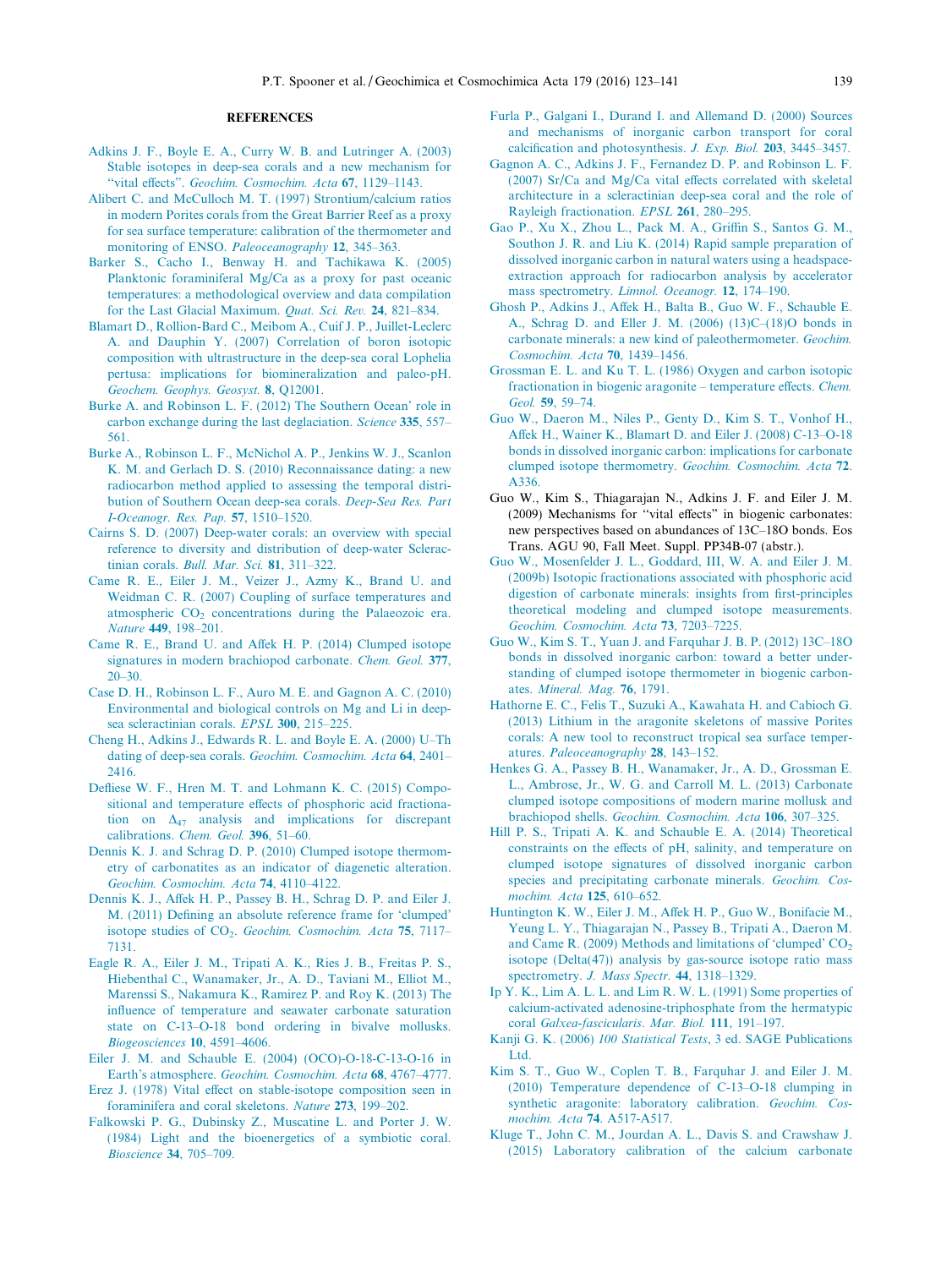<span id="page-17-0"></span>clumped isotope thermometer in the  $25-250$  °C temperature range. [Geochim. Cosmochim. Acta](http://refhub.elsevier.com/S0016-7037(16)30007-2/h0180) 157, 213–227.

- Levitus S., Boyer T. P. (1994) World Ocean Atlas 1994 Volume 4: Temperature, number 4.
- [Lopez Correa M., Montagna P., Vendrell-Simon B., McCulloch](http://refhub.elsevier.com/S0016-7037(16)30007-2/h0190) [M. and Taviani M. \(2010\) Stable isotopes \(delta O-18 and delta](http://refhub.elsevier.com/S0016-7037(16)30007-2/h0190) [C-13\), trace and minor element compositions of recent scler](http://refhub.elsevier.com/S0016-7037(16)30007-2/h0190)[actinians and Last Glacial bivalves at the Santa Maria di Leuca](http://refhub.elsevier.com/S0016-7037(16)30007-2/h0190) [deep-water coral province, Ionian Sea.](http://refhub.elsevier.com/S0016-7037(16)30007-2/h0190) Deep-Sea Res. Part Ii-[Topical Stud. Oceanogr.](http://refhub.elsevier.com/S0016-7037(16)30007-2/h0190) 57, 471–486.
- Lutringer A., Blamart D., Frank N. and Labeyrie L. (2005) Paleotemperatures from deep-sea corals: scale effects. In 2nd International Symposium on Deep-Sea Corals, Erlangen, Germany. pp. 1081–1096.
- [Marali S., Wisshak M., Lopez Correa M. and Freiwald A. \(2013\)](http://refhub.elsevier.com/S0016-7037(16)30007-2/h0200) [Skeletal microstructure and stable isotope signature of three](http://refhub.elsevier.com/S0016-7037(16)30007-2/h0200) [bathyal solitary cold-water corals from the Azores.](http://refhub.elsevier.com/S0016-7037(16)30007-2/h0200) Palaeo[geogr. Palaeoclimatol. Palaeoecol.](http://refhub.elsevier.com/S0016-7037(16)30007-2/h0200) 373, 25–38.
- [Margolin A., Robinson L. F., Burke A., Waller R. G., Scanlon K.](http://refhub.elsevier.com/S0016-7037(16)30007-2/h0205) [M., Roberts M. L., Auro M. E. and van de Flierdt T. \(2014\)](http://refhub.elsevier.com/S0016-7037(16)30007-2/h0205) [Temporal and spatial distributions of cold-water corals in the](http://refhub.elsevier.com/S0016-7037(16)30007-2/h0205) [Drake Passage: insights from the last 35,000 years.](http://refhub.elsevier.com/S0016-7037(16)30007-2/h0205) Deep Sea [Res. Part II: Topical Stud. Oceanogr.](http://refhub.elsevier.com/S0016-7037(16)30007-2/h0205) 99, 237–248.
- [McConnaughey](http://refhub.elsevier.com/S0016-7037(16)30007-2/h0210) [T.](http://refhub.elsevier.com/S0016-7037(16)30007-2/h0210) [\(1989\)](http://refhub.elsevier.com/S0016-7037(16)30007-2/h0210) <sup>13</sup>C [and](http://refhub.elsevier.com/S0016-7037(16)30007-2/h0210) <sup>18</sup>O isotopic disequilibrium in [biological carbonates. 1. Patterns.](http://refhub.elsevier.com/S0016-7037(16)30007-2/h0210) Geochim. Cosmochim. Acta 53[, 151–162.](http://refhub.elsevier.com/S0016-7037(16)30007-2/h0210)
- [McCrea J. M. \(1950\) On the isotopic chemistry of carbonates and a](http://refhub.elsevier.com/S0016-7037(16)30007-2/h0215) [paleotemperature scale.](http://refhub.elsevier.com/S0016-7037(16)30007-2/h0215) J. Chem. Phys. 18, 849–857.
- [Montagna P., McCulloch M., Douville E., Lopez Correa M.,](http://refhub.elsevier.com/S0016-7037(16)30007-2/h0220) [Trotter J., Rodolfo-Metalpa R., Dissard D., Ferrier-Pages C.,](http://refhub.elsevier.com/S0016-7037(16)30007-2/h0220) [Frank N., Freiwald A., Goldstein S., Mazzoli C., Reynaud S.,](http://refhub.elsevier.com/S0016-7037(16)30007-2/h0220) [Ruggeberg A., Russo S. and Taviani M. \(2014\) Li/Mg](http://refhub.elsevier.com/S0016-7037(16)30007-2/h0220) [systematics in scleractinian corals: calibration of the thermome](http://refhub.elsevier.com/S0016-7037(16)30007-2/h0220)ter. [Geochim. Cosmochim. Acta](http://refhub.elsevier.com/S0016-7037(16)30007-2/h0220) 132, 288–310.
- [Mook W. G., Bommerso J. C. and Staverma W. H. \(1974\) Carbon](http://refhub.elsevier.com/S0016-7037(16)30007-2/h0225) [isotope fractionation between dissolved bicarbonate and gas](http://refhub.elsevier.com/S0016-7037(16)30007-2/h0225)[eous carbon-dioxide.](http://refhub.elsevier.com/S0016-7037(16)30007-2/h0225) EPSL 22, 169–176.
- [Mortensen P. B. and Rapp H. T. \(1998\) Oxygen and carbon](http://refhub.elsevier.com/S0016-7037(16)30007-2/h0230) [isotope ratios related to growth line patterns in skeletons of](http://refhub.elsevier.com/S0016-7037(16)30007-2/h0230) Lophelia pertusa [\(L.\) \(Anthozoa, Scleractinia\): implications for](http://refhub.elsevier.com/S0016-7037(16)30007-2/h0230) [determination of linear extension rates.](http://refhub.elsevier.com/S0016-7037(16)30007-2/h0230) Sarsia 83, 433–446.
- [Petrizzo D. A., Young E. D. and Runnegar B. N. \(2014\)](http://refhub.elsevier.com/S0016-7037(16)30007-2/h0235) [Implications of high-precision measurements of C-13–O-18](http://refhub.elsevier.com/S0016-7037(16)30007-2/h0235) bond ordering in  $CO<sub>2</sub>$  [for thermometry in modern bivalved](http://refhub.elsevier.com/S0016-7037(16)30007-2/h0235) mollusc shells. [Geochim. Cosmochim. Acta](http://refhub.elsevier.com/S0016-7037(16)30007-2/h0235) 142, 400–410.
- [Porter J. W., Muscatine L., Dubinsky Z. and Falkowski P. G.](http://refhub.elsevier.com/S0016-7037(16)30007-2/h0240) [\(1984\) Primary production and photoadaptation in light](http://refhub.elsevier.com/S0016-7037(16)30007-2/h0240)[adapted and shade-adapted colonies of the sybiotic coral,](http://refhub.elsevier.com/S0016-7037(16)30007-2/h0240) Stylophora-pistillata. [Proc. R. Soc. Lond. B-Biol. Sci.](http://refhub.elsevier.com/S0016-7037(16)30007-2/h0240) 222, 161– [180.](http://refhub.elsevier.com/S0016-7037(16)30007-2/h0240)
- [Raddatz J., Liebetrau V., Rueggeberg A., Hathorne E., Krabben](http://refhub.elsevier.com/S0016-7037(16)30007-2/h9005)[hoeft A., Eisenhauer A., Boehm F., Vollstaedt H., Fietzke J.,](http://refhub.elsevier.com/S0016-7037(16)30007-2/h9005) [Lopez Correa M., Freiwald A. and Dullo W. C. \(2013\) Stable](http://refhub.elsevier.com/S0016-7037(16)30007-2/h9005) [Sr-isotope, Sr/Ca, Mg/Ca, Li/Ca and Mg/Li ratios in the](http://refhub.elsevier.com/S0016-7037(16)30007-2/h9005) [scleractinian cold-water coral Lophelia pertusa.](http://refhub.elsevier.com/S0016-7037(16)30007-2/h9005) Chem. Geol. 352[, 143–152.](http://refhub.elsevier.com/S0016-7037(16)30007-2/h9005)
- [Roberts J. M. and Cairns S. D. \(2014\) Cold-water corals in a](http://refhub.elsevier.com/S0016-7037(16)30007-2/h0245) changing ocean. [Curr. Opin. Environ. Sustain.](http://refhub.elsevier.com/S0016-7037(16)30007-2/h0245) 7, 118–126.
- [Roberts J. M., Wheeler A. J. and Freiwald A. \(2006\) Reefs of the](http://refhub.elsevier.com/S0016-7037(16)30007-2/h0250) [deep: the biology and geology of cold-water coral ecosystems.](http://refhub.elsevier.com/S0016-7037(16)30007-2/h0250) Science 312[, 543–547.](http://refhub.elsevier.com/S0016-7037(16)30007-2/h0250)
- [Roberts J. M., Wheeler A. J., Freiwald A. and Cairns S. D. \(2009\)](http://refhub.elsevier.com/S0016-7037(16)30007-2/h0255) [Cold-Water Corals: The Biology and Geology of Deep-Sea Coral](http://refhub.elsevier.com/S0016-7037(16)30007-2/h0255) Habitats[. Cambridge University Press, 368 p.](http://refhub.elsevier.com/S0016-7037(16)30007-2/h0255)
- Robinson L.F. (2014) RRS James Cook Cruise JC094, October 13– November 30 2013, Tenerife-Trinidad. TROPICS, Tracing

Oceanic Processes using Corals and Sediments. Reconstructing abrupt changes in chemistry and circulation of the equatorial Atlantic Ocean: implications for global climate and deep-water habitats.

- [Robinson L. F., Adkins J. F., Frank N., Gagnon A. C., Prouty N.](http://refhub.elsevier.com/S0016-7037(16)30007-2/h0265) [G., Roark E. B. and van de Flierdt T. \(2014\) The geochemistry](http://refhub.elsevier.com/S0016-7037(16)30007-2/h0265) [of deep-sea coral skeletons: a review of vital effects and](http://refhub.elsevier.com/S0016-7037(16)30007-2/h0265) [applications for palaeoceanography.](http://refhub.elsevier.com/S0016-7037(16)30007-2/h0265) Deep-Sea Res. Part II-[Topical Stud. Oceanogr.](http://refhub.elsevier.com/S0016-7037(16)30007-2/h0265) 99, 184–198.
- [Rollion-Bard C., Blamart D., Cuif J. P. and Juillet-Leclerc A.](http://refhub.elsevier.com/S0016-7037(16)30007-2/h0270) [\(2003\) Microanalysis of C and O isotopes of azooxanthellate](http://refhub.elsevier.com/S0016-7037(16)30007-2/h0270) [and zooxanthellate corals by ion microprobe.](http://refhub.elsevier.com/S0016-7037(16)30007-2/h0270) Coral Reefs 22, [405–415.](http://refhub.elsevier.com/S0016-7037(16)30007-2/h0270)
- [Rollion-Bard C., Blamart D., Cuif J.-P. and Dauphin Y. \(2010\) In](http://refhub.elsevier.com/S0016-7037(16)30007-2/h0275) [situ measurements of oxygen isotopic composition in deep-sea](http://refhub.elsevier.com/S0016-7037(16)30007-2/h0275) coral, Lophelia pertusa[: re-examination of the current geochem](http://refhub.elsevier.com/S0016-7037(16)30007-2/h0275)[ical models of biomineralization.](http://refhub.elsevier.com/S0016-7037(16)30007-2/h0275) Geochim. Cosmochim. Acta 74[, 1338–1349.](http://refhub.elsevier.com/S0016-7037(16)30007-2/h0275)
- [Rollion-Bard C., Blamart D., Trebosc J., Tricot G., Mussi A. and](http://refhub.elsevier.com/S0016-7037(16)30007-2/h0280) [Cuif J.-P. \(2011\) Boron isotopes as pH proxy: a new look at](http://refhub.elsevier.com/S0016-7037(16)30007-2/h0280) [boron speciation in deep-sea corals using B-11 MAS NMR and](http://refhub.elsevier.com/S0016-7037(16)30007-2/h0280) EELS. [Geochim. Cosmochim. Acta](http://refhub.elsevier.com/S0016-7037(16)30007-2/h0280) 75, 1003–1012.
- [Romanek C. S., Grossman E. L. and Morse J. W. \(1992\) Carbon](http://refhub.elsevier.com/S0016-7037(16)30007-2/h0285) [isotopic fractionation in synthetic aragonite and calcite – effects](http://refhub.elsevier.com/S0016-7037(16)30007-2/h0285) [of temperature and precipitation rate.](http://refhub.elsevier.com/S0016-7037(16)30007-2/h0285) Geochim. Cosmochim. Acta 56[, 419–430.](http://refhub.elsevier.com/S0016-7037(16)30007-2/h0285)
- [Rosenheim B. E., Tang J. and Fernandez A. \(2013\) Measurement](http://refhub.elsevier.com/S0016-7037(16)30007-2/h0290) [of multiply substituted isotopologues \('clumped isotopes'\) of](http://refhub.elsevier.com/S0016-7037(16)30007-2/h0290)  $CO<sub>2</sub>$  [using a 5 kV compact isotope ratio mass spectrometer:](http://refhub.elsevier.com/S0016-7037(16)30007-2/h0290) [performance, reference frame, and carbonate paleothermome](http://refhub.elsevier.com/S0016-7037(16)30007-2/h0290)try. [Rapid Commun. Mass Spectrom.](http://refhub.elsevier.com/S0016-7037(16)30007-2/h0290) 27, 1847–1857.
- [Rueggeberg A., Fietzke J., Liebetrau V., Eisenhauer A., Dullo](http://refhub.elsevier.com/S0016-7037(16)30007-2/h0295) [W.-C. and Freiwald A. \(2008\) Stable strontium isotopes \(delta](http://refhub.elsevier.com/S0016-7037(16)30007-2/h0295) [Sr-88/86\) in cold-water corals – a new proxy for reconstruc](http://refhub.elsevier.com/S0016-7037(16)30007-2/h0295)[tion of intermediate ocean water temperatures.](http://refhub.elsevier.com/S0016-7037(16)30007-2/h0295) EPSL 269, [569–574.](http://refhub.elsevier.com/S0016-7037(16)30007-2/h0295)
- [Saenger C., Affek H. P., Felis T., Thiagarajan N., Lough J. M. and](http://refhub.elsevier.com/S0016-7037(16)30007-2/h0300) [Holcomb M. \(2012\) Carbonate clumped isotope variability in](http://refhub.elsevier.com/S0016-7037(16)30007-2/h0300) [shallow water corals: temperature dependence and growth](http://refhub.elsevier.com/S0016-7037(16)30007-2/h0300)related vital effects. [Geochim. Cosmochim. Acta](http://refhub.elsevier.com/S0016-7037(16)30007-2/h0300) 99, 224–242.
- Schmidt G. A., Bigg G. R. and Rohling E.J. (1999) Global Seawater Oxygen-18 Database – v1.21. [http://data.giss.nasa.](http://data.giss.nasa.gov/o18data/) [gov/o18data/](http://data.giss.nasa.gov/o18data/).
- [Smith J. E., Schwarcz H. P., Risk M. J., McConnaughey T. A. and](http://refhub.elsevier.com/S0016-7037(16)30007-2/h0315) [Keller N. \(2000\) Paleotemperatures from deep-sea corals:](http://refhub.elsevier.com/S0016-7037(16)30007-2/h0315) [overcoming 'vital effects'.](http://refhub.elsevier.com/S0016-7037(16)30007-2/h0315) Palaios 15, 25–32.
- [Spiro B., Roberts M., Gage J. and Chenery S. \(2000\) O-18/O-16](http://refhub.elsevier.com/S0016-7037(16)30007-2/h0320) [and C-13/C-12 in an ahermatypic deepwater coral](http://refhub.elsevier.com/S0016-7037(16)30007-2/h0320) Lophelia pertusa [from the North Atlantic: a case of disequilibrium](http://refhub.elsevier.com/S0016-7037(16)30007-2/h0320) isotope fractionation. [Rapid Commun. Mass Spectrom.](http://refhub.elsevier.com/S0016-7037(16)30007-2/h0320) 14, [1332–1336.](http://refhub.elsevier.com/S0016-7037(16)30007-2/h0320)
- [Stanley G. D. J. and Cairns S. D. \(1988\) Constructional azoox](http://refhub.elsevier.com/S0016-7037(16)30007-2/h0325)[anthellate coral communities: an overview with implications for](http://refhub.elsevier.com/S0016-7037(16)30007-2/h0325) [the fossil record.](http://refhub.elsevier.com/S0016-7037(16)30007-2/h0325) Palaios 3, 233–242.
- [Tang J., Dietzel M., Fernandez A., Tripati A. K. and Rosenheim](http://refhub.elsevier.com/S0016-7037(16)30007-2/h0330) [B. E. \(2014\) Evaluation of kinetic effects on clumped isotope](http://refhub.elsevier.com/S0016-7037(16)30007-2/h0330) [fractionation \(Delta\(47\)\) during inorganic calcite precipitation.](http://refhub.elsevier.com/S0016-7037(16)30007-2/h0330) [Geochim. Cosmochim. Acta](http://refhub.elsevier.com/S0016-7037(16)30007-2/h0330) 134, 120–136.
- [Thiagarajan N., Adkins J. and Eiler J. \(2011\) Carbonate clumped](http://refhub.elsevier.com/S0016-7037(16)30007-2/h0335) [isotope thermometry of deep-sea corals and implications for](http://refhub.elsevier.com/S0016-7037(16)30007-2/h0335) vital effects. [Geochim. Cosmochim. Acta](http://refhub.elsevier.com/S0016-7037(16)30007-2/h0335) 75, 4416–4425.
- [Thiagarajan N., Subhas A. V., Southon J. R., Eiler J. M. and](http://refhub.elsevier.com/S0016-7037(16)30007-2/h0340) [Adkins J. F. \(2014\) Abrupt pre-Bolling-Allerod warming and](http://refhub.elsevier.com/S0016-7037(16)30007-2/h0340) [circulation changes in the deep ocean.](http://refhub.elsevier.com/S0016-7037(16)30007-2/h0340) Nature 511, 75–78.
- [Tripati A. K., Eagle R. A., Thiagarajan N., Gagnon A. C., Bauch](http://refhub.elsevier.com/S0016-7037(16)30007-2/h0345) [H., Halloran P. R. and Eiler J. M. \(2010\) C-13–O-18 isotope](http://refhub.elsevier.com/S0016-7037(16)30007-2/h0345)